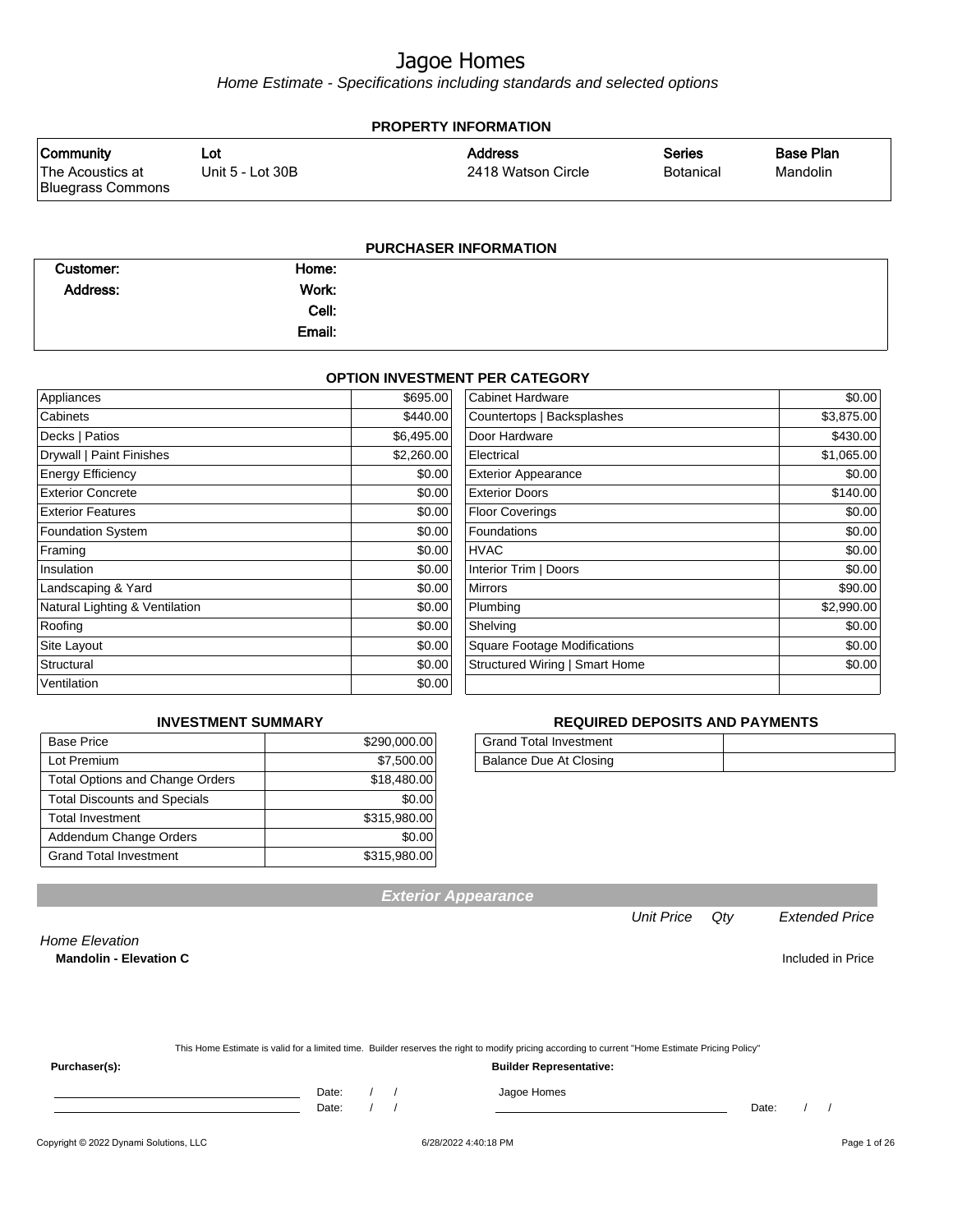Home Estimate - Specifications including standards and selected options

|                                                                 |                                                                                                                                                                             |                                                    | <b>PROPERTY INFORMATION</b>                                                                                                                                                        |                                   |     |                                            |
|-----------------------------------------------------------------|-----------------------------------------------------------------------------------------------------------------------------------------------------------------------------|----------------------------------------------------|------------------------------------------------------------------------------------------------------------------------------------------------------------------------------------|-----------------------------------|-----|--------------------------------------------|
| Community<br>The Acoustics at<br><b>Bluegrass Commons</b>       | Lot<br>Unit 5 - Lot 30B                                                                                                                                                     |                                                    | <b>Address</b><br>2418 Watson Circle                                                                                                                                               | <b>Series</b><br><b>Botanical</b> |     | <b>Base Plan</b><br>Mandolin               |
|                                                                 |                                                                                                                                                                             |                                                    | <b>Exterior Appearance</b>                                                                                                                                                         |                                   |     |                                            |
| <b>Home Exterior Brick</b><br>Brick   Veneer Front   Per Plan   |                                                                                                                                                                             |                                                    |                                                                                                                                                                                    | <b>Unit Price</b>                 | Qty | <b>Extended Price</b><br>Included in Price |
| <b>Brick Color</b>                                              | Includes brick front of home. See plan for details. Does not include drop brick ledge.                                                                                      |                                                    |                                                                                                                                                                                    |                                   |     |                                            |
| Selected Brick Color: Marshall                                  |                                                                                                                                                                             |                                                    |                                                                                                                                                                                    |                                   |     | Included in Price                          |
| <b>Cultured Stone</b><br><b>Cultured Stone</b><br>Color         |                                                                                                                                                                             |                                                    |                                                                                                                                                                                    |                                   |     | Included in Price                          |
| Selected Color: Ledgestone KY                                   |                                                                                                                                                                             |                                                    |                                                                                                                                                                                    |                                   |     | Included in Price                          |
| <b>Address Stone</b><br><b>Address Stone</b>                    | stone. Location of address stone will be predetermined by builder.                                                                                                          |                                                    | Includes one 8"x16" address stone for front of the house. Street Number ONLY will be on the                                                                                        |                                   |     | Included in Price                          |
|                                                                 |                                                                                                                                                                             |                                                    | <b>Foundation System</b>                                                                                                                                                           |                                   |     |                                            |
|                                                                 |                                                                                                                                                                             |                                                    |                                                                                                                                                                                    | <b>Unit Price</b>                 | Qty | <b>Extended Price</b>                      |
| <b>Foundation System</b><br><b>Insulated Concrete Slab</b>      |                                                                                                                                                                             |                                                    |                                                                                                                                                                                    |                                   |     | Included in Price                          |
|                                                                 |                                                                                                                                                                             |                                                    | <b>Energy Efficiency</b>                                                                                                                                                           |                                   |     |                                            |
| <b>HERS Rating</b>                                              |                                                                                                                                                                             |                                                    |                                                                                                                                                                                    | <b>Unit Price</b>                 | Qty | <b>Extended Price</b>                      |
| HERS Rated Home (Less than 85 Score)                            | Note - Jagoe Homes receives all applicable rebates for energy efficiency, utilities,<br>manufacturers, etc. Rebates have been reflected as a discount in Base Price of Home |                                                    |                                                                                                                                                                                    |                                   |     | Included in Price                          |
|                                                                 |                                                                                                                                                                             |                                                    | <b>Square Footage Modifications</b>                                                                                                                                                |                                   |     |                                            |
|                                                                 |                                                                                                                                                                             |                                                    |                                                                                                                                                                                    | <b>Unit Price</b>                 | Qty | <b>Extended Price</b>                      |
| <b>Attic Storage Addition</b><br>LADDER IS RATED TO 250 POUNDS. | Mandolin Attic Storage Addition, above Garage                                                                                                                               |                                                    |                                                                                                                                                                                    |                                   |     | Included in Price                          |
|                                                                 |                                                                                                                                                                             |                                                    | <b>Structural</b>                                                                                                                                                                  |                                   |     |                                            |
| Concrete Slab                                                   |                                                                                                                                                                             |                                                    |                                                                                                                                                                                    | <b>Unit Price</b>                 | Qty | <b>Extended Price</b>                      |
| Barrier, Termite Warranty 1 year                                |                                                                                                                                                                             |                                                    | Concrete Slab 4" Thick (avg), 4000 psi, Slab fill 6" minimum, 15 mil polyethylene Vapor                                                                                            |                                   |     | Included in Price                          |
|                                                                 |                                                                                                                                                                             |                                                    |                                                                                                                                                                                    |                                   |     |                                            |
| Purchaser(s):                                                   |                                                                                                                                                                             |                                                    | This Home Estimate is valid for a limited time. Builder reserves the right to modify pricing according to current "Home Estimate Pricing Policy"<br><b>Builder Representative:</b> |                                   |     |                                            |
|                                                                 | <u> 1989 - Johann Barn, mars ann an t-Amhair ann an t-A</u><br><u> 1989 - Johann Barbara, martin a</u>                                                                      | Date:<br>$\prime$<br>$\prime$<br>Date:<br>$\prime$ | Jagoe Homes                                                                                                                                                                        |                                   |     | Date:                                      |
| Copyright © 2022 Dynami Solutions, LLC                          |                                                                                                                                                                             |                                                    | 6/28/2022 4:40:18 PM                                                                                                                                                               |                                   |     | Page 2 of 26                               |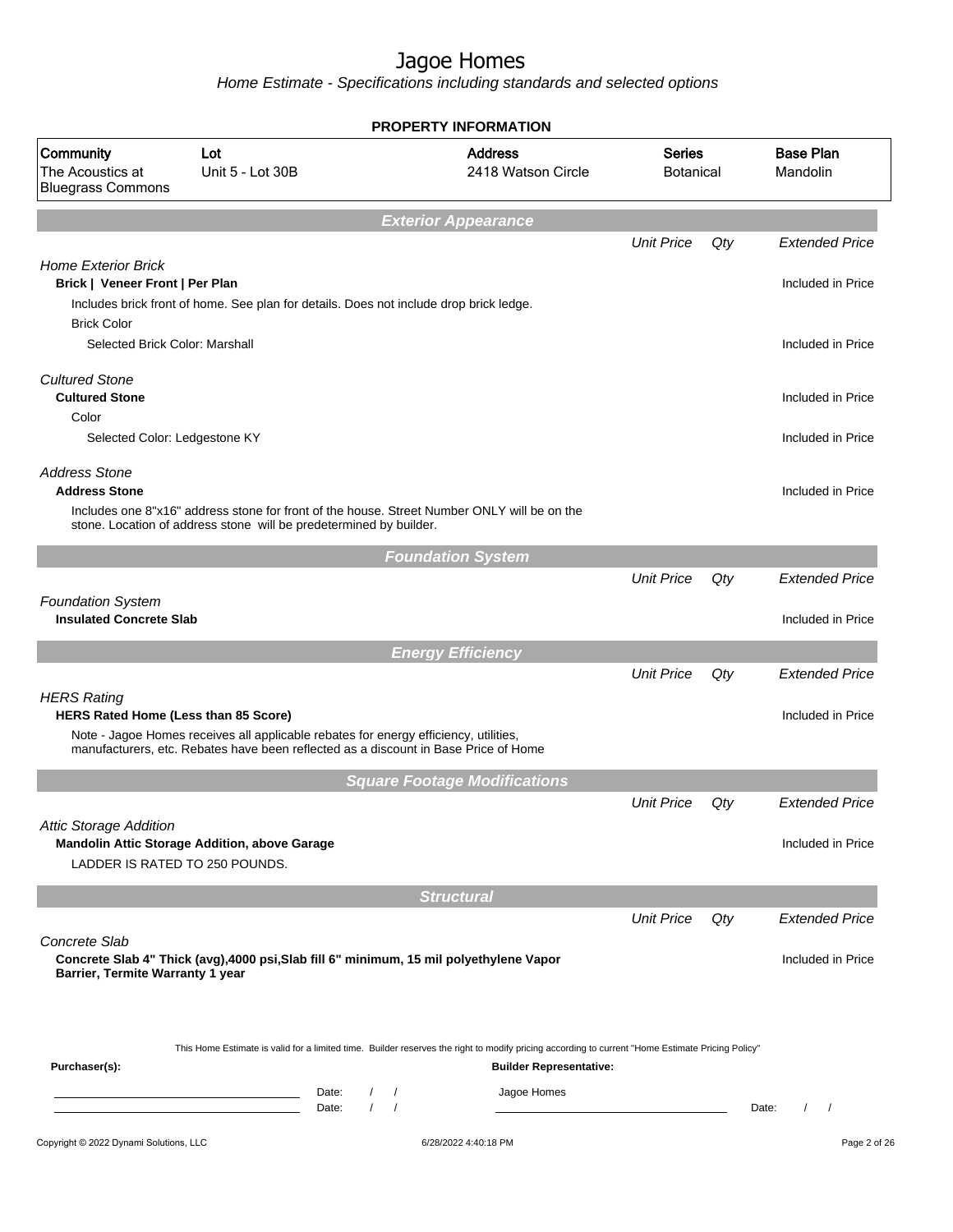Home Estimate - Specifications including standards and selected options

|                                                                          |                                                                                                                                                                          | <b>PROPERTY INFORMATION</b>                                                                                                                      |                                   |     |                              |
|--------------------------------------------------------------------------|--------------------------------------------------------------------------------------------------------------------------------------------------------------------------|--------------------------------------------------------------------------------------------------------------------------------------------------|-----------------------------------|-----|------------------------------|
| Community<br>The Acoustics at<br><b>Bluegrass Commons</b>                | Lot<br>Unit 5 - Lot 30B                                                                                                                                                  | <b>Address</b><br>2418 Watson Circle                                                                                                             | <b>Series</b><br><b>Botanical</b> |     | <b>Base Plan</b><br>Mandolin |
|                                                                          |                                                                                                                                                                          | <b>Structural</b>                                                                                                                                |                                   |     |                              |
|                                                                          |                                                                                                                                                                          |                                                                                                                                                  | <b>Unit Price</b>                 | Qty | <b>Extended Price</b>        |
| <b>Foundation Block</b><br><b>Foundation Block Size 8"x8"x16"</b>        |                                                                                                                                                                          |                                                                                                                                                  |                                   |     | Included in Price            |
| <b>Foundation Drain</b><br><b>Foundation Drain - Gravel French Drain</b> |                                                                                                                                                                          |                                                                                                                                                  |                                   |     | Included in Price            |
|                                                                          |                                                                                                                                                                          | <b>Decks   Patios</b>                                                                                                                            |                                   |     |                              |
|                                                                          |                                                                                                                                                                          |                                                                                                                                                  | <b>Unit Price</b>                 | Qty | <b>Extended Price</b>        |
| Screened Porch, per plan                                                 | Outside Retreat Concrete Patio or Covered Patio                                                                                                                          |                                                                                                                                                  |                                   |     | \$5,730.00                   |
| Outside Retreat Concrete Patio                                           | 12' 8" Wide x 12' Deep Concrete Patio w/Step Down<br>Patio will not be Level with Covered Porch                                                                          |                                                                                                                                                  |                                   |     | \$765.00                     |
| Finish<br>Selected Finish: Broom                                         |                                                                                                                                                                          |                                                                                                                                                  |                                   |     | Included in Price            |
|                                                                          |                                                                                                                                                                          | <b>Exterior Doors</b>                                                                                                                            |                                   |     |                              |
|                                                                          |                                                                                                                                                                          |                                                                                                                                                  | <b>Unit Price</b>                 | Qty | <b>Extended Price</b>        |
| Front Entry Door                                                         | HD Smooth Steel 3/0 Painted Craftsman MHD-217-010-2 w/ 22x17 Clear Glass Insert<br>Consult with Design Coordinator for Glass Pattern, Door Handle, and Paint Selections. |                                                                                                                                                  |                                   |     | Included in Price            |
| Kitchen Door                                                             | Vinyl 6/0 Sliding Door w/ NO Grilles, Screen Included<br>Vinyl 6/0 Sliding Door w/ NO Grilles and Screen                                                                 |                                                                                                                                                  |                                   |     | Included in Price            |
| Color<br>Selected Color: White                                           |                                                                                                                                                                          |                                                                                                                                                  |                                   |     | Included in Price            |
| 16' Craftsman Garage Overhead Door                                       |                                                                                                                                                                          |                                                                                                                                                  |                                   |     |                              |
|                                                                          | Insulated Carriage House Stamped 16x7 Garage Door<br>CHI 5251   Insulated Stamped Carriage House Steel   Includes Decorative Hardware                                    |                                                                                                                                                  |                                   |     | Included in Price            |
| Color<br>Selected Color: White                                           |                                                                                                                                                                          |                                                                                                                                                  |                                   |     | Included in Price            |
| Garage-to-Home Door<br>2 Panel Square   Steel   3/0 x 6/8 Door           |                                                                                                                                                                          |                                                                                                                                                  |                                   |     | \$0.00                       |
| Smooth Finish<br><b>Primed for Paint</b>                                 | Interior Door Paint Selection unless otherwise Specified                                                                                                                 |                                                                                                                                                  |                                   |     |                              |
|                                                                          |                                                                                                                                                                          | This Home Estimate is valid for a limited time. Builder reserves the right to modify pricing according to current "Home Estimate Pricing Policy" |                                   |     |                              |
| Purchaser(s):                                                            | Date:<br>Date:                                                                                                                                                           | <b>Builder Representative:</b><br>Jagoe Homes                                                                                                    |                                   |     | Date:                        |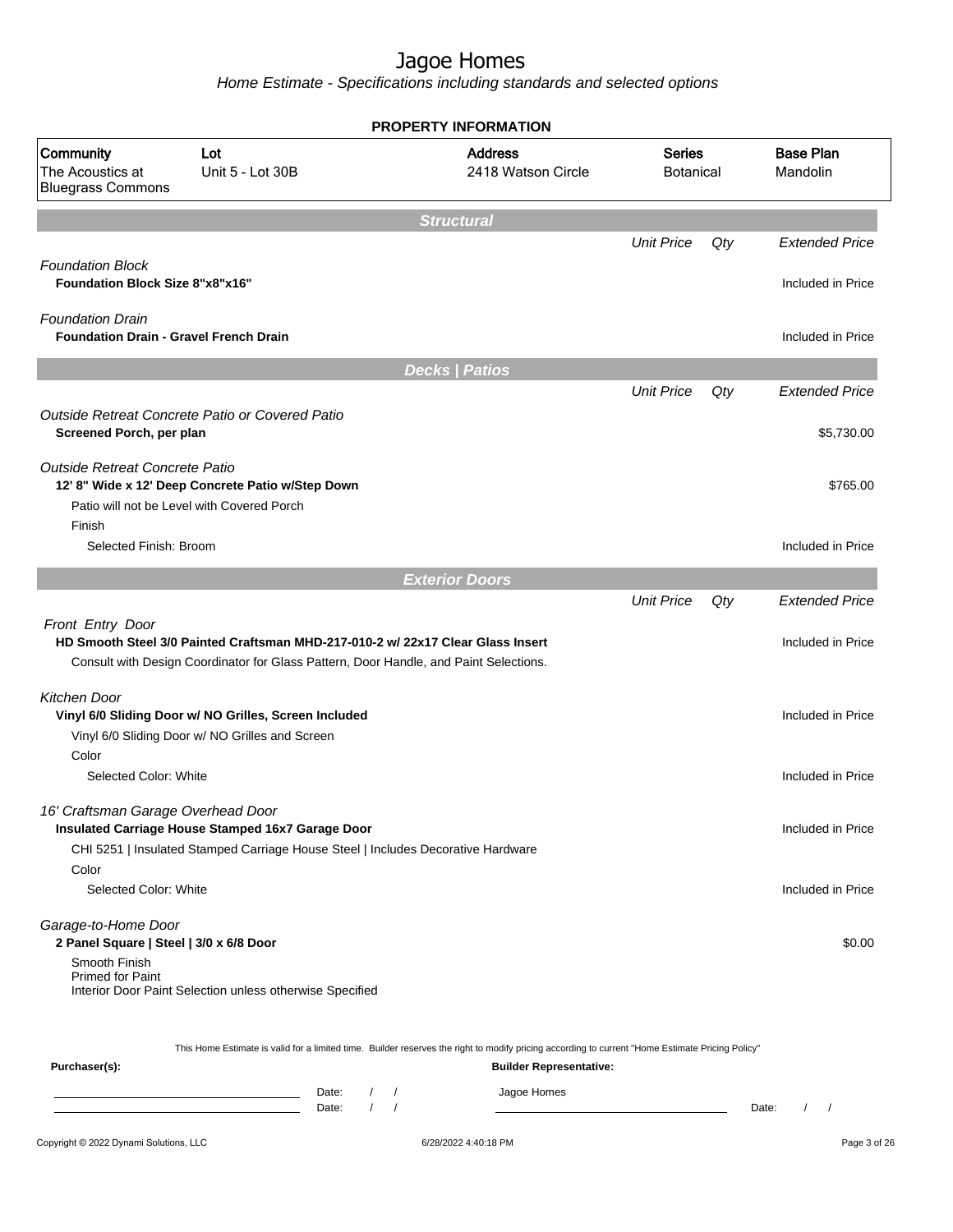Home Estimate - Specifications including standards and selected options

|                                                                                                             |                                                                                                                                 | <b>PROPERTY INFORMATION</b>                                                                                                                                                       |                                   |     |                              |
|-------------------------------------------------------------------------------------------------------------|---------------------------------------------------------------------------------------------------------------------------------|-----------------------------------------------------------------------------------------------------------------------------------------------------------------------------------|-----------------------------------|-----|------------------------------|
| Community<br>The Acoustics at<br><b>Bluegrass Commons</b>                                                   | Lot<br>Unit 5 - Lot 30B                                                                                                         | <b>Address</b><br>2418 Watson Circle                                                                                                                                              | <b>Series</b><br><b>Botanical</b> |     | <b>Base Plan</b><br>Mandolin |
|                                                                                                             |                                                                                                                                 | <b>Exterior Doors</b>                                                                                                                                                             |                                   |     |                              |
|                                                                                                             |                                                                                                                                 |                                                                                                                                                                                   | <b>Unit Price</b>                 | Qty | <b>Extended Price</b>        |
| Garage Door - Key Pad<br><b>Wireless Keypad for Garage Door</b><br>Includes Wireless Keypad for Garage Door |                                                                                                                                 |                                                                                                                                                                                   |                                   |     | \$140.00                     |
| Garage Door Opener<br>Garage Door Opener(s) with 2 Transmitters                                             |                                                                                                                                 |                                                                                                                                                                                   |                                   |     | Included in Price            |
|                                                                                                             |                                                                                                                                 | <b>Natural Lighting &amp; Ventilation</b>                                                                                                                                         |                                   |     |                              |
|                                                                                                             |                                                                                                                                 |                                                                                                                                                                                   | <b>Unit Price</b>                 | Qty | <b>Extended Price</b>        |
| <b>Entire Home Windows</b>                                                                                  | Vinyl Low E Double Hung Window w/ GBG & Full Screen                                                                             | Vinyl Low E Double Hung Window w/ GBG & Full Screen. Grilles are between the glass.<br>Grille patterns will differ based on Home Series. Please confirm with New Home Consultant. |                                   |     | \$0.00                       |
| <b>Window Color</b>                                                                                         | Selected Window Color: White Exterior/White Interior                                                                            |                                                                                                                                                                                   |                                   |     | Included in Price            |
| Entire Home Extended Jambs and Casing                                                                       | Extended Jambs and Casing (No Window Stool) Package for Windows<br>Includes extended jambs and casing on all additional windows |                                                                                                                                                                                   |                                   |     | Included in Price            |
|                                                                                                             |                                                                                                                                 | <b>Exterior Concrete</b>                                                                                                                                                          |                                   |     |                              |
|                                                                                                             |                                                                                                                                 |                                                                                                                                                                                   | <b>Unit Price</b>                 | Qty | <b>Extended Price</b>        |
| Driveway   Maximum Width                                                                                    | Max 40% Property Frontage   Not to Exceed 30' at Right of Way                                                                   | Driveway will widen past property line to accommodate selections requiring additional width.                                                                                      |                                   |     | \$0.00                       |
| Driveway   Concrete<br>Driveway/Parking Per Plan, 3500 psi<br>Finish                                        |                                                                                                                                 |                                                                                                                                                                                   |                                   |     | Included in Price            |
| Selected Finish: Broom Finish                                                                               |                                                                                                                                 |                                                                                                                                                                                   |                                   |     | Included in Price            |
| <b>Front Porch &amp; Sidewalk</b><br>Finish                                                                 | Exterior Concrete - Front Porch & Sidewalk, 3500 psi                                                                            |                                                                                                                                                                                   |                                   |     | Included in Price            |
| Selected Finish: Broom Finish                                                                               |                                                                                                                                 |                                                                                                                                                                                   |                                   |     | Included in Price            |
| <b>City Sidewalk</b>                                                                                        | Exterior Concrete - City Sidewalk, 3500 psi, Broom Finish                                                                       |                                                                                                                                                                                   |                                   |     | Included in Price            |

This Home Estimate is valid for a limited time. Builder reserves the right to modify pricing according to current "Home Estimate Pricing Policy" **Purchaser(s): Builder Representative:** Date: / / Jagoe Homes<br>Date: / / Jagoe Homes Date: / / **Date: / / 2006** Date: / / **Date: / / / 2006** Date: / / / 2006 Date: / / / 2006 Date: / / / 2006 Date: / / / 2007 Date: / / / 2007 Date: / / / 2008 Date: / / / 2008 Date: / / / 2008 Date: / / / 2008 Date: / / / 2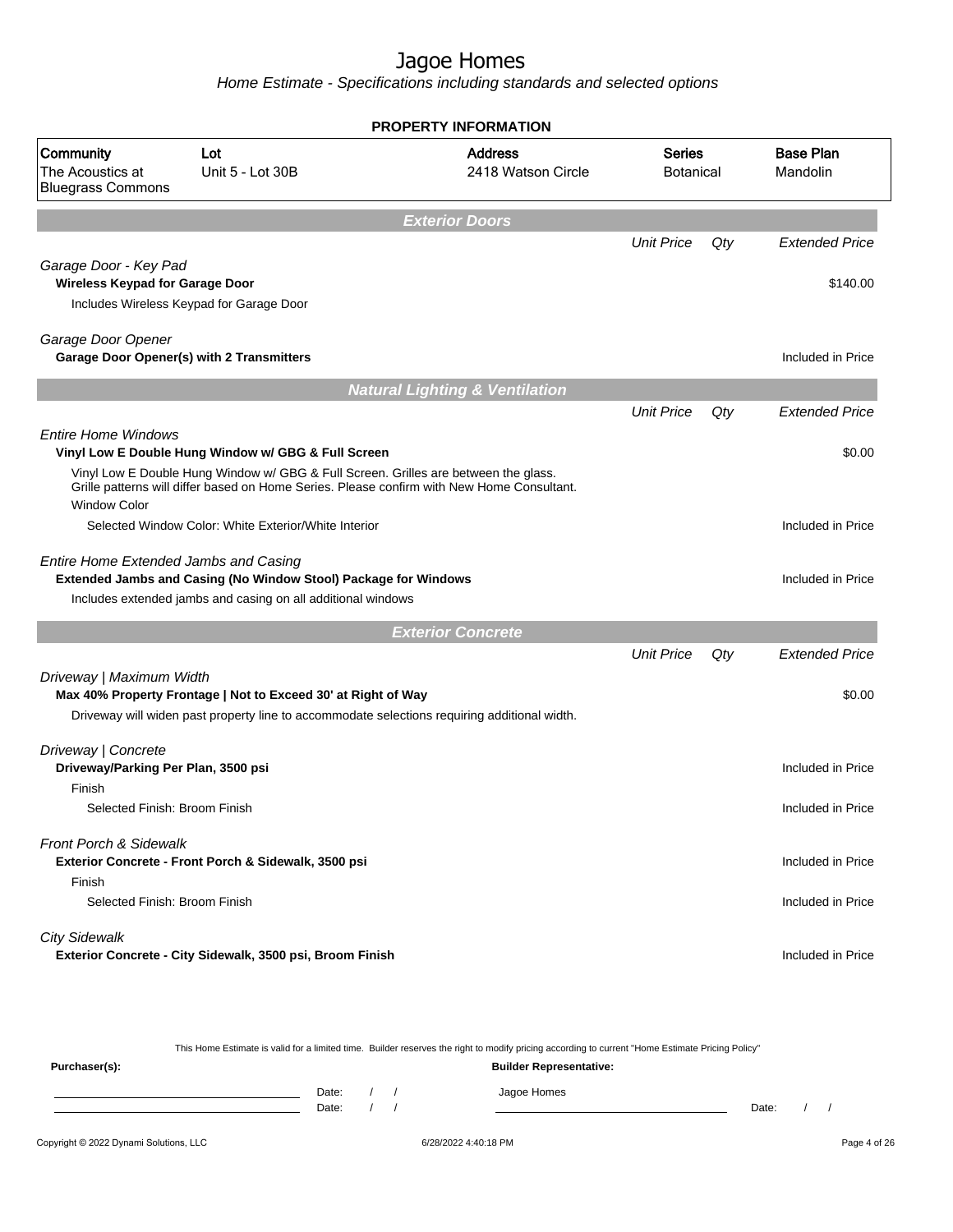Home Estimate - Specifications including standards and selected options

| PROPERTY INFORMATION                                                            |                                                                                                                                                                       |                                      |                                   |     |                              |  |
|---------------------------------------------------------------------------------|-----------------------------------------------------------------------------------------------------------------------------------------------------------------------|--------------------------------------|-----------------------------------|-----|------------------------------|--|
| Community<br>The Acoustics at<br><b>Bluegrass Commons</b>                       | Lot<br>Unit 5 - Lot 30B                                                                                                                                               | <b>Address</b><br>2418 Watson Circle | <b>Series</b><br><b>Botanical</b> |     | <b>Base Plan</b><br>Mandolin |  |
|                                                                                 |                                                                                                                                                                       | <b>Exterior Features</b>             |                                   |     |                              |  |
|                                                                                 |                                                                                                                                                                       |                                      | <b>Unit Price</b>                 | Qty | <b>Extended Price</b>        |  |
| <b>Exterior Siding</b>                                                          | Exterior Portfolio - Double 4" Vinyl Siding                                                                                                                           |                                      |                                   |     | Included in Price            |  |
| Color                                                                           |                                                                                                                                                                       |                                      |                                   |     |                              |  |
| Selected Color: Greystone                                                       |                                                                                                                                                                       |                                      |                                   |     | Included in Price            |  |
| Exterior Bracket/Corbel<br>Exterior Bracket(s), Corbel(s) Painted               |                                                                                                                                                                       |                                      |                                   |     | Included in Price            |  |
| Color                                                                           |                                                                                                                                                                       |                                      |                                   |     |                              |  |
|                                                                                 | Selected Color: SW7006 Extra White (White Coordinate)                                                                                                                 |                                      |                                   |     | Included in Price            |  |
| <b>Exterior Decorative Siding</b><br><b>Exterior Portfolio Perfection Shake</b> |                                                                                                                                                                       |                                      |                                   |     | Included in Price            |  |
|                                                                                 | Perfection shingles have a more finished appearance than a hand-split shake. They are<br>patterned from #1 Red Cedar and offer a cleaner and more uniform appearance. |                                      |                                   |     |                              |  |
| Color                                                                           |                                                                                                                                                                       |                                      |                                   |     |                              |  |
| Selected Color: Driftwood                                                       |                                                                                                                                                                       |                                      |                                   |     | Included in Price            |  |
|                                                                                 | Exterior Vertical Board & Batten Decorative Siding                                                                                                                    |                                      |                                   |     |                              |  |
|                                                                                 | <b>Exterior Portfolio Vinyl Board and Batten</b>                                                                                                                      |                                      |                                   |     | Included in Price            |  |
| replicate real cedar.                                                           | Exterior Portfolio Vinyl Board and Batten features architecturally correct 10-inch boards that                                                                        |                                      |                                   |     |                              |  |
| Color                                                                           |                                                                                                                                                                       |                                      |                                   |     |                              |  |
| Selected Color: Greystone                                                       |                                                                                                                                                                       |                                      |                                   |     | Included in Price            |  |
| <b>Exterior Special Trim Areas</b><br>color selected.                           | Aluminum Wrapped Trim: Window Trim, Beams, Rake/Fascia, etc. Color will match Soffit                                                                                  |                                      |                                   |     | Included in Price            |  |
|                                                                                 | See plan for details. Color will match Soffit Color Selected.                                                                                                         |                                      |                                   |     |                              |  |
| Exterior Vinyl Corner Trim(s)                                                   |                                                                                                                                                                       |                                      |                                   |     |                              |  |
| <b>Vinyl Corner Trim(s)</b>                                                     |                                                                                                                                                                       |                                      |                                   |     | Included in Price            |  |
| Color                                                                           |                                                                                                                                                                       |                                      |                                   |     |                              |  |
| Selected Color: White                                                           |                                                                                                                                                                       |                                      |                                   |     | Included in Price            |  |
| Fascia                                                                          |                                                                                                                                                                       |                                      |                                   |     |                              |  |
| <b>Fascia Aluminum</b>                                                          |                                                                                                                                                                       |                                      |                                   |     | Included in Price            |  |
|                                                                                 | Color will match Soffit Color Selected                                                                                                                                |                                      |                                   |     |                              |  |

This Home Estimate is valid for a limited time. Builder reserves the right to modify pricing according to current "Home Estimate Pricing Policy"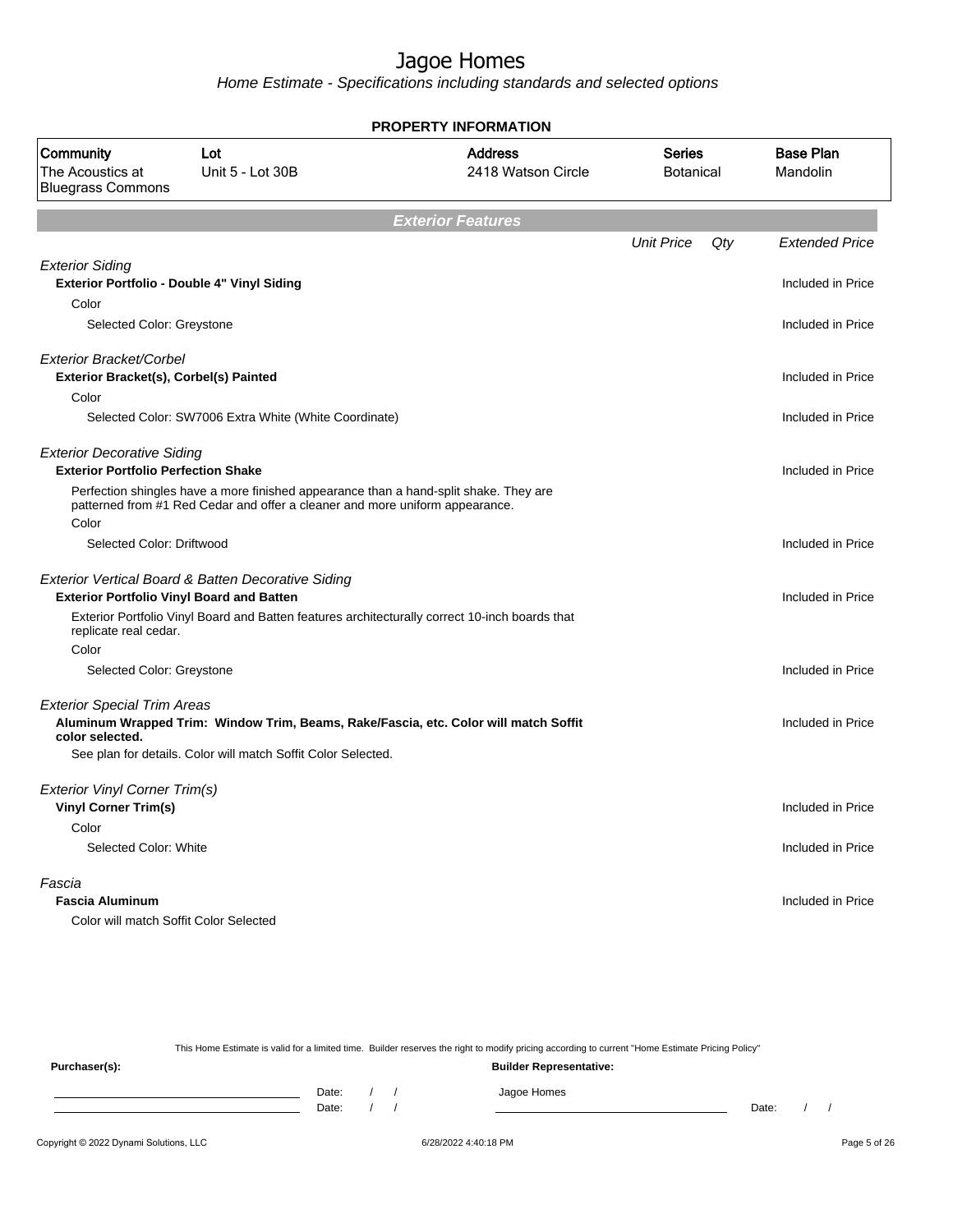Home Estimate - Specifications including standards and selected options

|                                                                                |                                                                                                                                                            | <b>PROPERTY INFORMATION</b>          |                                   |     |                              |
|--------------------------------------------------------------------------------|------------------------------------------------------------------------------------------------------------------------------------------------------------|--------------------------------------|-----------------------------------|-----|------------------------------|
| Community<br>The Acoustics at<br><b>Bluegrass Commons</b>                      | Lot<br>Unit 5 - Lot 30B                                                                                                                                    | <b>Address</b><br>2418 Watson Circle | <b>Series</b><br><b>Botanical</b> |     | <b>Base Plan</b><br>Mandolin |
|                                                                                |                                                                                                                                                            | <b>Exterior Features</b>             |                                   |     |                              |
|                                                                                |                                                                                                                                                            |                                      | <b>Unit Price</b>                 | Qty | <b>Extended Price</b>        |
| Soffit<br>Soffit - Continuous Perforated Vinyl                                 |                                                                                                                                                            |                                      |                                   |     | Included in Price            |
| Color<br>Selected Color: White                                                 |                                                                                                                                                            |                                      |                                   |     | Included in Price            |
| Gutter<br><b>Gutters Aluminum 6"</b>                                           |                                                                                                                                                            |                                      |                                   |     | Included in Price            |
| Color<br>Selected Color: White                                                 |                                                                                                                                                            |                                      |                                   |     | Included in Price            |
| Splash Block<br>Splash Blocks 24" precast concrete                             |                                                                                                                                                            |                                      |                                   |     | Included in Price            |
| <b>Front Porch Post</b>                                                        | 16" Square Tapered Smooth Painted Column on Cultured Stone Pier<br>Column paint and cultured stone to be selected. Placement predetermined. Check plan for |                                      |                                   |     | Included in Price            |
| details.<br>Color                                                              |                                                                                                                                                            |                                      |                                   |     |                              |
|                                                                                | Selected Color: SW7006 Extra White                                                                                                                         |                                      |                                   |     | Included in Price            |
| Flashing<br><b>Flashing see Plan Detail</b>                                    |                                                                                                                                                            |                                      |                                   |     | Included in Price            |
| <b>Exterior Mailbox</b><br><b>Centralized Mailbox - Cluster Box Unit</b>       |                                                                                                                                                            |                                      |                                   |     | \$0.00                       |
|                                                                                |                                                                                                                                                            | <b>Roofing</b>                       |                                   |     |                              |
|                                                                                |                                                                                                                                                            |                                      | <b>Unit Price</b>                 | Qty | <b>Extended Price</b>        |
| <b>Roof Felt</b>                                                               | Synthetic Underlayment or Felt, Aluminum Drip Edge                                                                                                         |                                      |                                   |     | Included in Price            |
| <b>Roof Shingles</b><br>30 Year GAF Dimensional Roof Shingles<br>Roofing Color |                                                                                                                                                            |                                      |                                   |     | Included in Price            |
|                                                                                | Selected Roofing Color: Charcoal                                                                                                                           |                                      |                                   |     | Included in Price            |
| Roof Valley Material<br>Ice and Water Shield or Equivalent                     |                                                                                                                                                            |                                      |                                   |     | Included in Price            |

This Home Estimate is valid for a limited time. Builder reserves the right to modify pricing according to current "Home Estimate Pricing Policy" **Purchaser(s): Builder Representative:**

Date: / / Jagoe Homes<br>Date: / / Jagoe Homes Date: / / **Date: / / 2006** Date: / / / Date: / / / Date: / / / 2006 Date: / / / 2006 Date: / / / 2006 Date: / / / 2006 Date: / / / 2007 Date: / / / 2007 Date: / / / 2007 Date: / / / 2007 Date: / / / 2007 Date: / / / 2007 D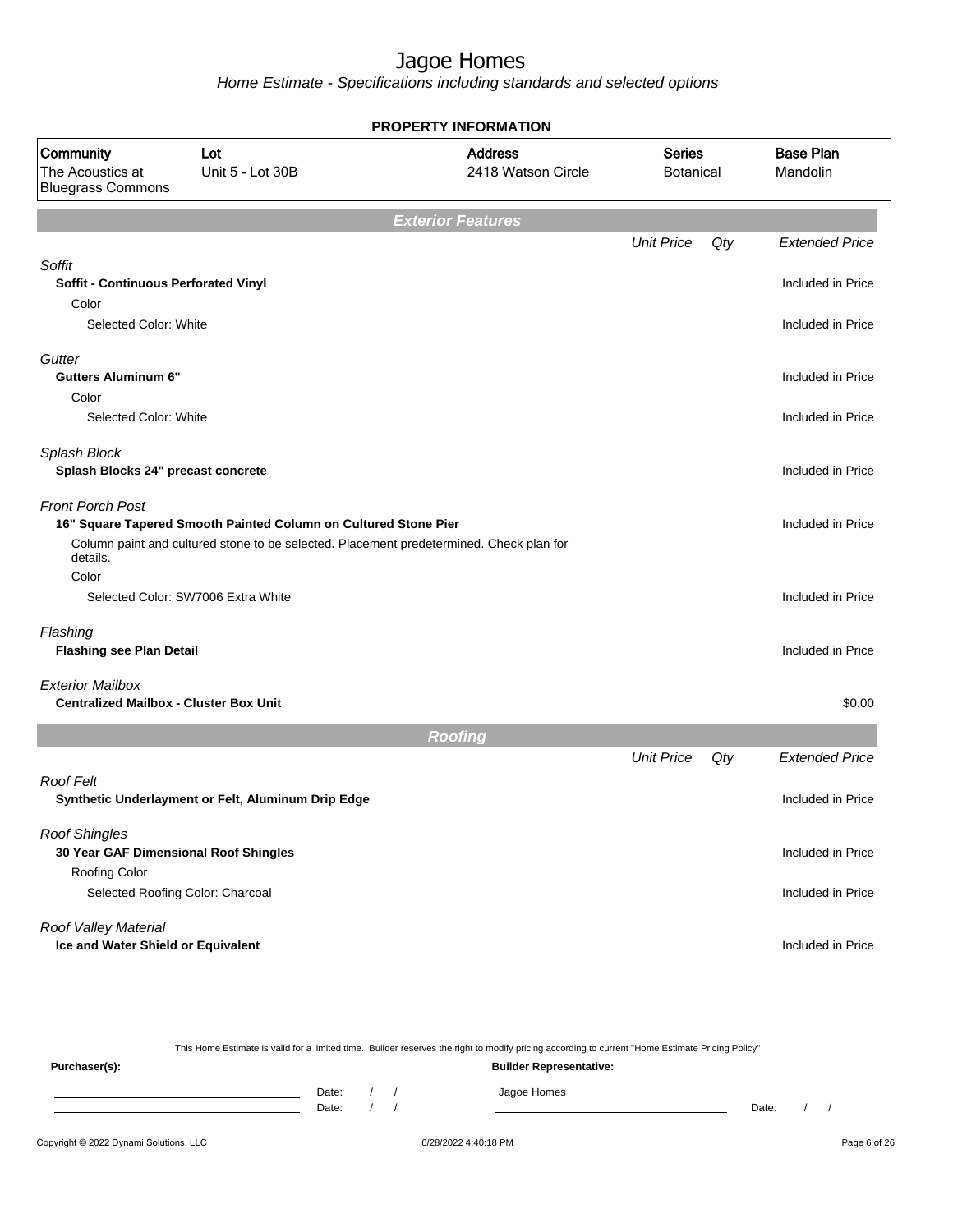Home Estimate - Specifications including standards and selected options

|                                                                                        |                                                                 | <b>PROPERTY INFORMATION</b>                                                                |                            |     |                              |
|----------------------------------------------------------------------------------------|-----------------------------------------------------------------|--------------------------------------------------------------------------------------------|----------------------------|-----|------------------------------|
| Community<br>The Acoustics at<br><b>Bluegrass Commons</b>                              | Lot<br>Unit 5 - Lot 30B                                         | <b>Address</b><br>2418 Watson Circle                                                       | <b>Series</b><br>Botanical |     | <b>Base Plan</b><br>Mandolin |
|                                                                                        |                                                                 | <b>Roofing</b>                                                                             |                            |     |                              |
|                                                                                        |                                                                 |                                                                                            | <b>Unit Price</b>          | Qty | <b>Extended Price</b>        |
| Roof Flashing<br>Roof Flashing- required by design                                     |                                                                 |                                                                                            |                            |     | Included in Price            |
|                                                                                        |                                                                 | <b>Insulation</b>                                                                          |                            |     |                              |
|                                                                                        |                                                                 |                                                                                            | <b>Unit Price</b>          | Qty | <b>Extended Price</b>        |
| <b>Entire Home Foundation Insulation</b><br>Foundation Perimeter 1"x24" Styrofoam R5.0 |                                                                 |                                                                                            |                            |     | Included in Price            |
| Living Area Wall Insulation                                                            | Living Area Walls R15 Fiberglass Blown-In &/or Batt Wall System |                                                                                            |                            |     | Included in Price            |
| Living Area Ceiling Insulation                                                         | Living Area Flat Ceiling R38 (Average) Blown-In Fiberglass      |                                                                                            |                            |     | Included in Price            |
| Garage Insulation<br>Insulation for Two-Car Garage Walls & Ceiling                     | Includes R11 Insulation in Walls & R19 in Ceiling               |                                                                                            |                            |     | Included in Price            |
|                                                                                        |                                                                 | <b>Drywall   Paint Finishes</b>                                                            |                            |     |                              |
|                                                                                        |                                                                 |                                                                                            | <b>Unit Price</b>          | Qty | <b>Extended Price</b>        |
| Entire Home   Drywall Finish                                                           | 1/2" Drywall   Finished, Primed, & Painted Smooth               |                                                                                            |                            |     | Included in Price            |
| Entire Home   Home Ceiling Finish                                                      | Drywall   Home Finished Smooth   Garage Textured                |                                                                                            |                            |     | \$2,260.00                   |
| Paint                                                                                  |                                                                 | Home   1/2in Structural or 5/8in Drywall   Finished Smooth   ProMar Interior Latex Ceiling |                            |     |                              |
| Garage Textured   White                                                                |                                                                 |                                                                                            |                            |     |                              |
| Color<br>Selected Color: SW7064 Passive                                                |                                                                 |                                                                                            |                            |     | Included in Price            |
| Garage   Drywall Finish<br>Two Car Garage   Paint                                      |                                                                 |                                                                                            |                            |     | Included in Price            |
|                                                                                        |                                                                 | Entire Home Paint Color used unless otherwise specified under Additional Paint Color       |                            |     |                              |
| <b>Mechanical Storage</b><br><b>Unfinished Drywall</b>                                 |                                                                 |                                                                                            |                            |     | Included in Price            |

Copyright © 2022 Dynami Solutions, LLC <br>
6/28/2022 4:40:18 PM Page 7 of 26 This Home Estimate is valid for a limited time. Builder reserves the right to modify pricing according to current "Home Estimate Pricing Policy" **Purchaser(s): Builder Representative:** Date: / / Jagoe Homes<br>Date: / / Jagoe Homes Date: / / **Date: / / 2006** Date: / / / Date: / / / Date: / / / 2006 Date: / / / 2006 Date: / / / 2006 Date: / / / 2006 Date: / / / 2007 Date: / / / 2007 Date: / / / 2007 Date: / / / 2007 Date: / / / 2007 Date: / / / 2007 D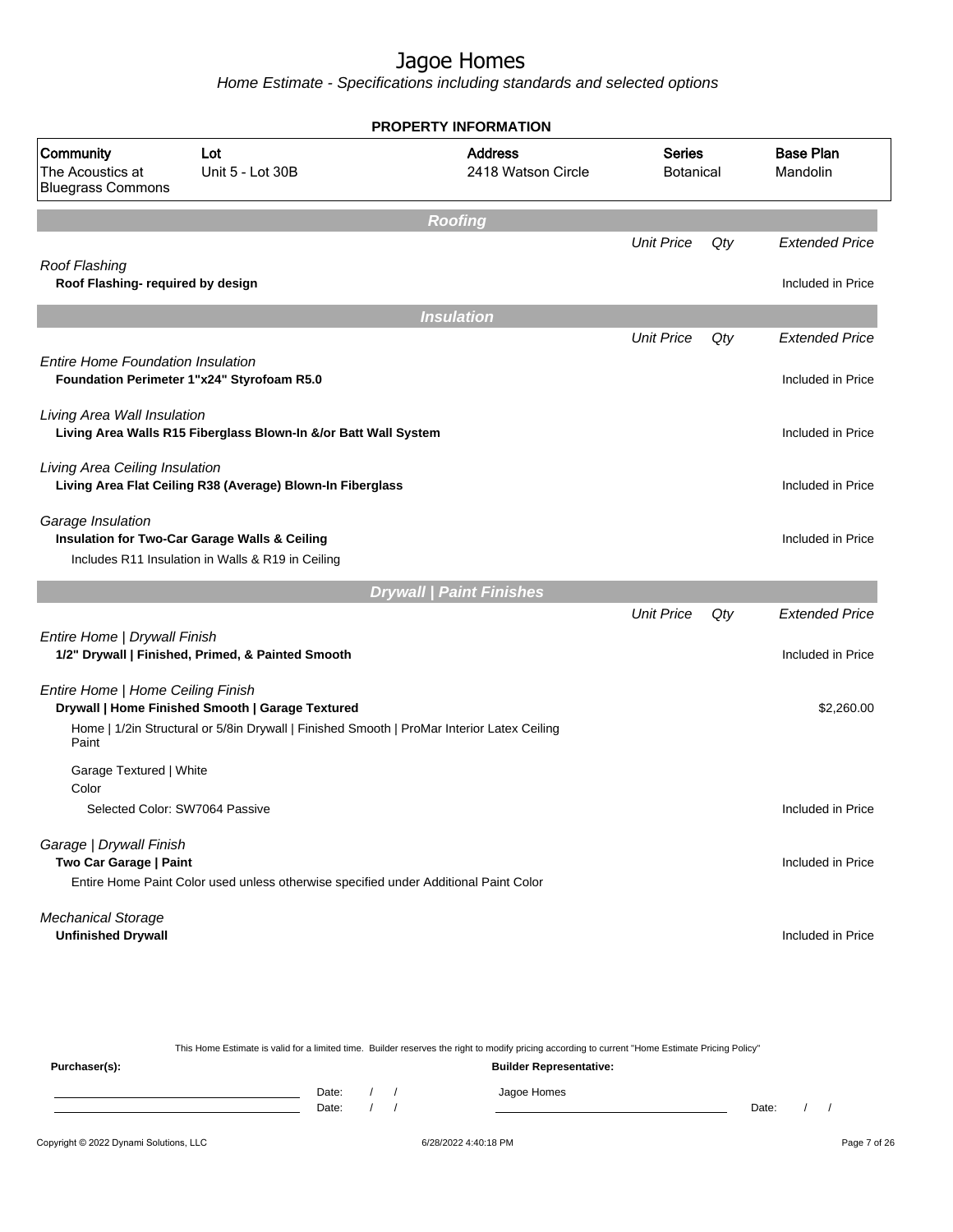Home Estimate - Specifications including standards and selected options

|                                                                             |                                                                                           | <b>PROPERTY INFORMATION</b>          |                                   |     |                              |
|-----------------------------------------------------------------------------|-------------------------------------------------------------------------------------------|--------------------------------------|-----------------------------------|-----|------------------------------|
| Community<br>The Acoustics at<br><b>Bluegrass Commons</b>                   | Lot<br>Unit 5 - Lot 30B                                                                   | <b>Address</b><br>2418 Watson Circle | <b>Series</b><br><b>Botanical</b> |     | <b>Base Plan</b><br>Mandolin |
|                                                                             |                                                                                           | <b>Drywall   Paint Finishes</b>      |                                   |     |                              |
|                                                                             |                                                                                           |                                      | <b>Unit Price</b>                 | Qty | <b>Extended Price</b>        |
| Entire Home   Interior Wall Paint<br><b>Sherwin Williams Duration Latex</b> |                                                                                           |                                      |                                   |     | Included in Price            |
| Color                                                                       |                                                                                           |                                      |                                   |     |                              |
|                                                                             | Selected Color: SW7064 Passive                                                            |                                      |                                   |     | Included in Price            |
| Sheen                                                                       |                                                                                           |                                      |                                   |     |                              |
| Selected Sheen: Flat                                                        |                                                                                           |                                      |                                   |     | Included in Price            |
| Entire Home   Trim & Interior Door Paint                                    |                                                                                           |                                      |                                   |     |                              |
|                                                                             | Trim & Door   Sherwin Williams ProClassic Waterborne Acrylic   Semi-Gloss                 |                                      |                                   |     | Included in Price            |
| Color                                                                       |                                                                                           |                                      |                                   |     |                              |
|                                                                             | Selected Color: SW7006 Extra White                                                        |                                      |                                   |     | Included in Price            |
| Exterior Door   Paint Color                                                 |                                                                                           |                                      |                                   |     |                              |
| <b>Exterior Door Color   Latex</b>                                          |                                                                                           |                                      |                                   |     | Included in Price            |
| painted Interior Trim Color.                                                | Paint color for all HINGED Exterior Doors, Including Front Door. Interior of door will be |                                      |                                   |     |                              |
| Color                                                                       | Color Requests outside of Available Personal Options will be subject to approval.         |                                      |                                   |     |                              |
|                                                                             | Selected Color: SW7006 Extra White                                                        |                                      |                                   |     | Included in Price            |
|                                                                             |                                                                                           | <b>Interior Trim / Doors</b>         |                                   |     |                              |
|                                                                             |                                                                                           |                                      | <b>Unit Price</b>                 | Qty | <b>Extended Price</b>        |
| Entire Home   Trim Package                                                  |                                                                                           |                                      |                                   |     |                              |
| <b>Flat Trim Package</b>                                                    |                                                                                           |                                      |                                   |     | Included in Price            |
|                                                                             | Door & Window Casing: 3 1/2" 1015M   Base: 4 1/4"                                         |                                      |                                   |     |                              |
|                                                                             | Base installed in Finished Living Areas Only                                              |                                      |                                   |     |                              |
| Entire Home   Interior Doors                                                |                                                                                           |                                      |                                   |     |                              |
| 2 Panel Square   Hollow Core   6/8                                          |                                                                                           |                                      |                                   |     | \$0.00                       |
| Smooth Finish<br><b>Primed for Paint</b>                                    |                                                                                           |                                      |                                   |     |                              |
|                                                                             |                                                                                           |                                      |                                   |     |                              |
|                                                                             |                                                                                           |                                      |                                   |     |                              |
|                                                                             |                                                                                           |                                      |                                   |     |                              |
|                                                                             |                                                                                           |                                      |                                   |     |                              |
|                                                                             |                                                                                           |                                      |                                   |     |                              |

This Home Estimate is valid for a limited time. Builder reserves the right to modify pricing according to current "Home Estimate Pricing Policy"

**Purchaser(s): Builder Representative:** Date: / / Jagoe Homes<br>Date: / / Jagoe Homes Date: / / **Date: / / 2006** Date: / / **Date: / / / 2006** Date: / / / 2006 Date: / / / 2006 Date: / / / 2006 Date: / / / 2007 Date: / / / 2007 Date: / / / 2008 Date: / / / 2008 Date: / / / 2008 Date: / / / 2008 Date: / / / 2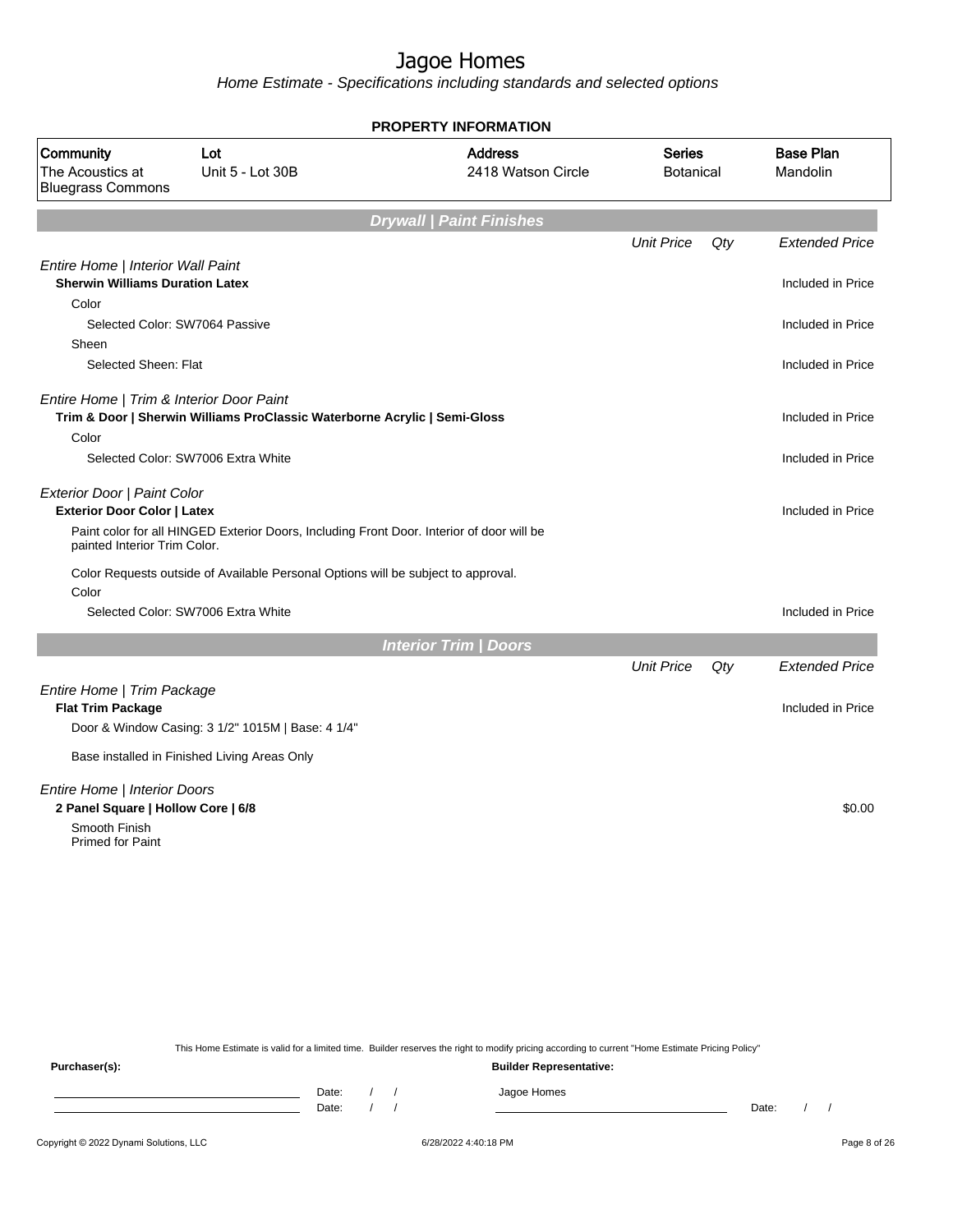Home Estimate - Specifications including standards and selected options

| <b>Base Plan</b><br><b>Address</b><br><b>Series</b><br>Community<br>Lot<br>The Acoustics at<br>Unit 5 - Lot 30B<br>2418 Watson Circle<br>Mandolin<br><b>Botanical</b><br><b>Bluegrass Commons</b><br><b>Door Hardware</b><br><b>Unit Price</b><br>Qty<br><b>Front Door Handleset</b><br>Kwikset   Amador Handleset   Exterior Trim Kit Included<br>Includes (1) Exterior Handleset and (1) Interior Door Hardware, to match Exterior Door<br>Hardware Selection Style. Finish selection will be indicated below for Interior Door Hardware<br>and Hinges of Front Door.<br>Front Door Handle Set Finish<br>Selected Front Door Handle Set Finish: Satin Nickel<br>Hinge & Interior Hardware Finish<br>Selected Hinge & Interior Hardware Finish: Match Exterior Handleset - Satin Nickel<br><b>Home Exterior Door Hardware</b><br>Kwikset   Ladera Lever<br>Includes Front Door (if Front Door Handleset is not selected) Garage to Home Door and any<br>Hinged Patio or Service Door selected in the HE.<br>Finish<br>Selected Finish: Satin Nickel<br><b>Entire Home Interior Door Locks</b><br>Kwikset   Ladera Lever<br>Includes all Interior Doors<br>Finish<br>Selected Finish: Satin Nickel<br>Door Stops<br>Hardware-Spring & Hinge Door Stops<br><b>Cabinets</b><br><b>Unit Price</b><br>Qty<br><b>Kitchen Cabinet Design Options</b><br>42" Straight Lay Wall Cabinets w/ Crown Molding<br><b>Kitchen Cabinets</b><br><b>Brellin Full Overlay Purestyle Laminate</b> |                       |  | <b>PROPERTY INFORMATION</b> |  |
|--------------------------------------------------------------------------------------------------------------------------------------------------------------------------------------------------------------------------------------------------------------------------------------------------------------------------------------------------------------------------------------------------------------------------------------------------------------------------------------------------------------------------------------------------------------------------------------------------------------------------------------------------------------------------------------------------------------------------------------------------------------------------------------------------------------------------------------------------------------------------------------------------------------------------------------------------------------------------------------------------------------------------------------------------------------------------------------------------------------------------------------------------------------------------------------------------------------------------------------------------------------------------------------------------------------------------------------------------------------------------------------------------------------------------------------------------------------------------------|-----------------------|--|-----------------------------|--|
|                                                                                                                                                                                                                                                                                                                                                                                                                                                                                                                                                                                                                                                                                                                                                                                                                                                                                                                                                                                                                                                                                                                                                                                                                                                                                                                                                                                                                                                                                |                       |  |                             |  |
|                                                                                                                                                                                                                                                                                                                                                                                                                                                                                                                                                                                                                                                                                                                                                                                                                                                                                                                                                                                                                                                                                                                                                                                                                                                                                                                                                                                                                                                                                |                       |  |                             |  |
|                                                                                                                                                                                                                                                                                                                                                                                                                                                                                                                                                                                                                                                                                                                                                                                                                                                                                                                                                                                                                                                                                                                                                                                                                                                                                                                                                                                                                                                                                | <b>Extended Price</b> |  |                             |  |
|                                                                                                                                                                                                                                                                                                                                                                                                                                                                                                                                                                                                                                                                                                                                                                                                                                                                                                                                                                                                                                                                                                                                                                                                                                                                                                                                                                                                                                                                                |                       |  |                             |  |
|                                                                                                                                                                                                                                                                                                                                                                                                                                                                                                                                                                                                                                                                                                                                                                                                                                                                                                                                                                                                                                                                                                                                                                                                                                                                                                                                                                                                                                                                                | \$150.00              |  |                             |  |
|                                                                                                                                                                                                                                                                                                                                                                                                                                                                                                                                                                                                                                                                                                                                                                                                                                                                                                                                                                                                                                                                                                                                                                                                                                                                                                                                                                                                                                                                                |                       |  |                             |  |
|                                                                                                                                                                                                                                                                                                                                                                                                                                                                                                                                                                                                                                                                                                                                                                                                                                                                                                                                                                                                                                                                                                                                                                                                                                                                                                                                                                                                                                                                                |                       |  |                             |  |
|                                                                                                                                                                                                                                                                                                                                                                                                                                                                                                                                                                                                                                                                                                                                                                                                                                                                                                                                                                                                                                                                                                                                                                                                                                                                                                                                                                                                                                                                                | Included in Price     |  |                             |  |
|                                                                                                                                                                                                                                                                                                                                                                                                                                                                                                                                                                                                                                                                                                                                                                                                                                                                                                                                                                                                                                                                                                                                                                                                                                                                                                                                                                                                                                                                                |                       |  |                             |  |
|                                                                                                                                                                                                                                                                                                                                                                                                                                                                                                                                                                                                                                                                                                                                                                                                                                                                                                                                                                                                                                                                                                                                                                                                                                                                                                                                                                                                                                                                                | Included in Price     |  |                             |  |
|                                                                                                                                                                                                                                                                                                                                                                                                                                                                                                                                                                                                                                                                                                                                                                                                                                                                                                                                                                                                                                                                                                                                                                                                                                                                                                                                                                                                                                                                                | \$60.00               |  |                             |  |
|                                                                                                                                                                                                                                                                                                                                                                                                                                                                                                                                                                                                                                                                                                                                                                                                                                                                                                                                                                                                                                                                                                                                                                                                                                                                                                                                                                                                                                                                                |                       |  |                             |  |
|                                                                                                                                                                                                                                                                                                                                                                                                                                                                                                                                                                                                                                                                                                                                                                                                                                                                                                                                                                                                                                                                                                                                                                                                                                                                                                                                                                                                                                                                                | Included in Price     |  |                             |  |
|                                                                                                                                                                                                                                                                                                                                                                                                                                                                                                                                                                                                                                                                                                                                                                                                                                                                                                                                                                                                                                                                                                                                                                                                                                                                                                                                                                                                                                                                                |                       |  |                             |  |
|                                                                                                                                                                                                                                                                                                                                                                                                                                                                                                                                                                                                                                                                                                                                                                                                                                                                                                                                                                                                                                                                                                                                                                                                                                                                                                                                                                                                                                                                                |                       |  |                             |  |
|                                                                                                                                                                                                                                                                                                                                                                                                                                                                                                                                                                                                                                                                                                                                                                                                                                                                                                                                                                                                                                                                                                                                                                                                                                                                                                                                                                                                                                                                                | \$220.00              |  |                             |  |
|                                                                                                                                                                                                                                                                                                                                                                                                                                                                                                                                                                                                                                                                                                                                                                                                                                                                                                                                                                                                                                                                                                                                                                                                                                                                                                                                                                                                                                                                                |                       |  |                             |  |
|                                                                                                                                                                                                                                                                                                                                                                                                                                                                                                                                                                                                                                                                                                                                                                                                                                                                                                                                                                                                                                                                                                                                                                                                                                                                                                                                                                                                                                                                                |                       |  |                             |  |
|                                                                                                                                                                                                                                                                                                                                                                                                                                                                                                                                                                                                                                                                                                                                                                                                                                                                                                                                                                                                                                                                                                                                                                                                                                                                                                                                                                                                                                                                                | Included in Price     |  |                             |  |
|                                                                                                                                                                                                                                                                                                                                                                                                                                                                                                                                                                                                                                                                                                                                                                                                                                                                                                                                                                                                                                                                                                                                                                                                                                                                                                                                                                                                                                                                                |                       |  |                             |  |
|                                                                                                                                                                                                                                                                                                                                                                                                                                                                                                                                                                                                                                                                                                                                                                                                                                                                                                                                                                                                                                                                                                                                                                                                                                                                                                                                                                                                                                                                                | Included in Price     |  |                             |  |
|                                                                                                                                                                                                                                                                                                                                                                                                                                                                                                                                                                                                                                                                                                                                                                                                                                                                                                                                                                                                                                                                                                                                                                                                                                                                                                                                                                                                                                                                                |                       |  |                             |  |
|                                                                                                                                                                                                                                                                                                                                                                                                                                                                                                                                                                                                                                                                                                                                                                                                                                                                                                                                                                                                                                                                                                                                                                                                                                                                                                                                                                                                                                                                                | <b>Extended Price</b> |  |                             |  |
|                                                                                                                                                                                                                                                                                                                                                                                                                                                                                                                                                                                                                                                                                                                                                                                                                                                                                                                                                                                                                                                                                                                                                                                                                                                                                                                                                                                                                                                                                |                       |  |                             |  |
|                                                                                                                                                                                                                                                                                                                                                                                                                                                                                                                                                                                                                                                                                                                                                                                                                                                                                                                                                                                                                                                                                                                                                                                                                                                                                                                                                                                                                                                                                | \$300.00              |  |                             |  |
|                                                                                                                                                                                                                                                                                                                                                                                                                                                                                                                                                                                                                                                                                                                                                                                                                                                                                                                                                                                                                                                                                                                                                                                                                                                                                                                                                                                                                                                                                |                       |  |                             |  |
|                                                                                                                                                                                                                                                                                                                                                                                                                                                                                                                                                                                                                                                                                                                                                                                                                                                                                                                                                                                                                                                                                                                                                                                                                                                                                                                                                                                                                                                                                | Included in Price     |  |                             |  |
| Full Overlay Shaker Door                                                                                                                                                                                                                                                                                                                                                                                                                                                                                                                                                                                                                                                                                                                                                                                                                                                                                                                                                                                                                                                                                                                                                                                                                                                                                                                                                                                                                                                       |                       |  |                             |  |
| Finish                                                                                                                                                                                                                                                                                                                                                                                                                                                                                                                                                                                                                                                                                                                                                                                                                                                                                                                                                                                                                                                                                                                                                                                                                                                                                                                                                                                                                                                                         |                       |  |                             |  |
| Selected Finish: White                                                                                                                                                                                                                                                                                                                                                                                                                                                                                                                                                                                                                                                                                                                                                                                                                                                                                                                                                                                                                                                                                                                                                                                                                                                                                                                                                                                                                                                         | Included in Price     |  |                             |  |
|                                                                                                                                                                                                                                                                                                                                                                                                                                                                                                                                                                                                                                                                                                                                                                                                                                                                                                                                                                                                                                                                                                                                                                                                                                                                                                                                                                                                                                                                                |                       |  |                             |  |

This Home Estimate is valid for a limited time. Builder reserves the right to modify pricing according to current "Home Estimate Pricing Policy" **Purchaser(s): Builder Representative:** Date: / / Jagoe Homes<br>Date: / / Jagoe Homes Date: / / **Date: / / 2006** Date: / / / Date: / / / Date: / / / 2006 Date: / / / 2006 Date: / / / 2006 Date: / / / 2006 Date: / / / 2007 Date: / / / 2007 Date: / / / 2007 Date: / / / 2007 Date: / / / 2007 Date: / / / 2007 D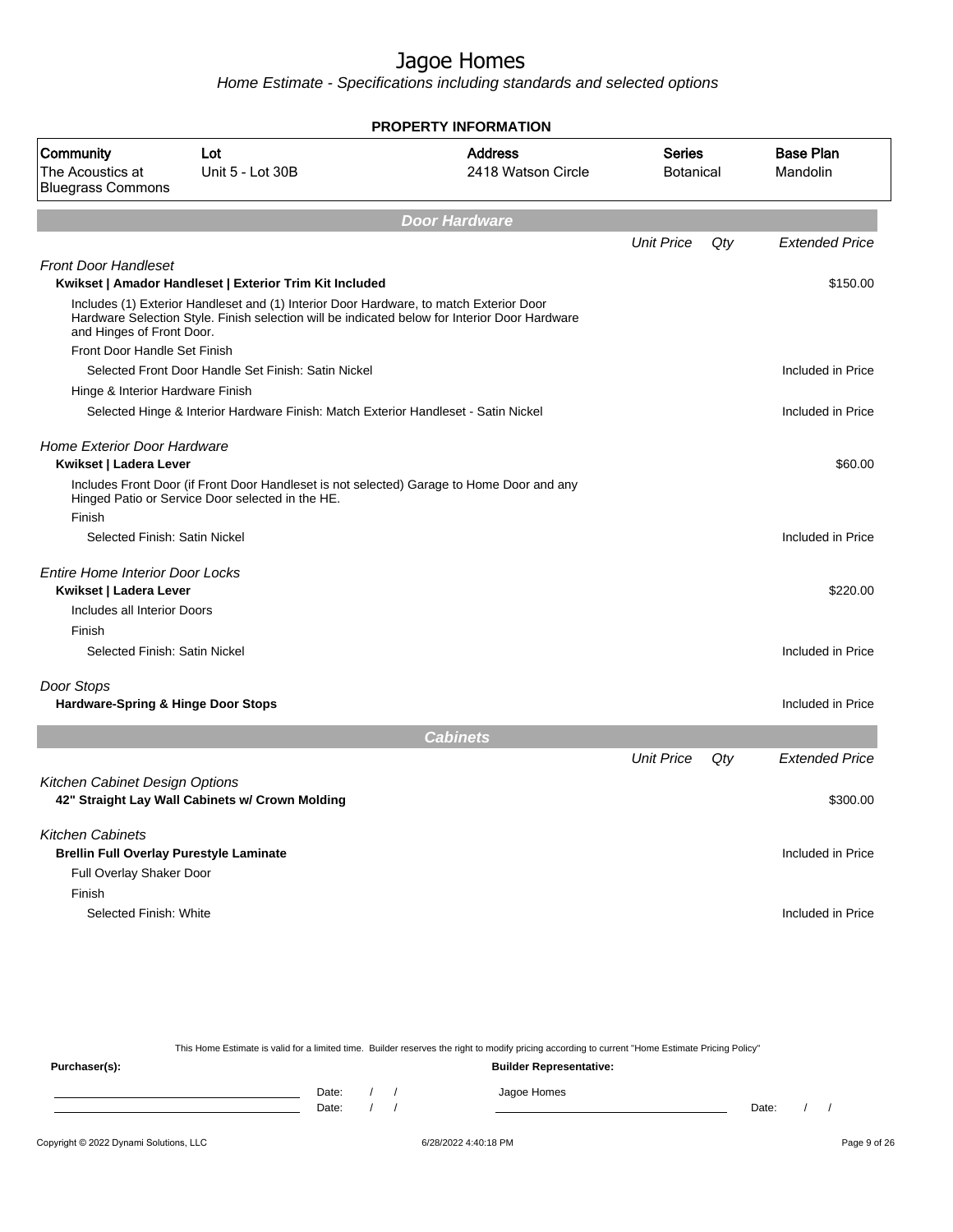Home Estimate - Specifications including standards and selected options

|                                                                                      |                                         | <b>PROPERTY INFORMATION</b>          |                                   |     |                              |
|--------------------------------------------------------------------------------------|-----------------------------------------|--------------------------------------|-----------------------------------|-----|------------------------------|
| Community<br>Lot<br>The Acoustics at<br>Unit 5 - Lot 30B<br><b>Bluegrass Commons</b> |                                         | <b>Address</b><br>2418 Watson Circle | <b>Series</b><br><b>Botanical</b> |     | <b>Base Plan</b><br>Mandolin |
|                                                                                      |                                         | <b>Cabinets</b>                      |                                   |     |                              |
|                                                                                      |                                         |                                      | <b>Unit Price</b>                 | Qty | <b>Extended Price</b>        |
| <b>Owners Bath Cabinets</b><br><b>Brellin Full Overlay Purestyle Laminate</b>        |                                         |                                      |                                   |     | Included in Price            |
| Finish<br>Selected Finish: White                                                     |                                         |                                      |                                   |     | Included in Price            |
| Vanity Height                                                                        |                                         |                                      |                                   |     |                              |
|                                                                                      | Selected Vanity Height: Raised - 35"    |                                      |                                   |     | \$70.00                      |
| <b>Bath 2 Cabinets</b><br><b>Brellin Full Overlay Purestyle Laminate</b>             |                                         |                                      |                                   |     | Included in Price            |
| Finish<br>Selected Finish: White                                                     |                                         |                                      |                                   |     | Included in Price            |
| Vanity Height                                                                        | Selected Vanity Height: Raised - 35"    |                                      |                                   |     | \$70.00                      |
|                                                                                      |                                         | <b>Cabinet Hardware</b>              |                                   |     |                              |
|                                                                                      |                                         |                                      | <b>Unit Price</b>                 | Qty | <b>Extended Price</b>        |
| <b>Kitchen Cabinet Hardware</b><br><b>Abigail Collection</b>                         |                                         |                                      |                                   |     | \$0.00                       |
| <b>Cabinet Door Hardware</b>                                                         |                                         |                                      |                                   |     |                              |
|                                                                                      | Selected Cabinet Door Hardware: 128mm   |                                      |                                   |     | Included in Price            |
| <b>Cabinet Drawer Hardware</b>                                                       |                                         |                                      |                                   |     |                              |
| Finish                                                                               | Selected Cabinet Drawer Hardware: 128mm |                                      |                                   |     | Included in Price            |
| Selected Finish: Polished Chrome                                                     |                                         |                                      |                                   |     | Included in Price            |
|                                                                                      |                                         |                                      |                                   |     |                              |
| <b>Owners Bath Cabinet Hardware</b><br><b>Abigail Collection</b>                     |                                         |                                      |                                   |     | \$0.00                       |
| Cabinet Door Hardware                                                                | Selected Cabinet Door Hardware: 128mm   |                                      |                                   |     | Included in Price            |
| <b>Cabinet Drawer Hardware</b>                                                       |                                         |                                      |                                   |     |                              |
|                                                                                      | Selected Cabinet Drawer Hardware: 128mm |                                      |                                   |     | Included in Price            |
| Finish<br>Selected Finish: Polished Chrome                                           |                                         |                                      |                                   |     | Included in Price            |
| <b>Bath 2 Cabinet Hardware</b>                                                       |                                         |                                      |                                   |     |                              |
| <b>Abigail Collection</b>                                                            |                                         |                                      |                                   |     | \$0.00                       |
| <b>Cabinet Door Hardware</b>                                                         |                                         |                                      |                                   |     |                              |
|                                                                                      | Selected Cabinet Door Hardware: 128mm   |                                      |                                   |     | Included in Price            |

This Home Estimate is valid for a limited time. Builder reserves the right to modify pricing according to current "Home Estimate Pricing Policy"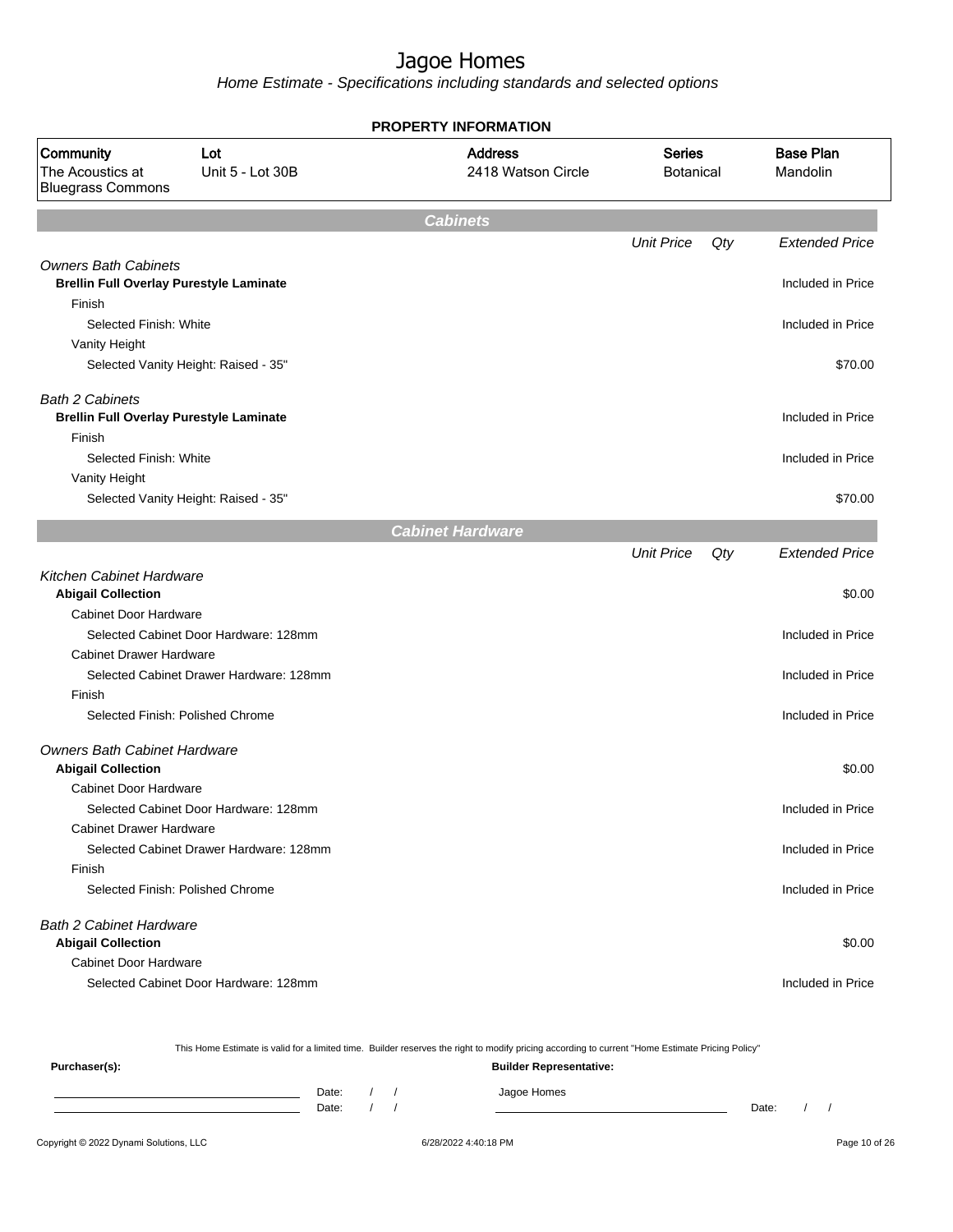Home Estimate - Specifications including standards and selected options

|                                                                  |                                                                                                                                                                                                                                                                                                                                                                                              | <b>PROPERTY INFORMATION</b>          |                                   |     |                              |
|------------------------------------------------------------------|----------------------------------------------------------------------------------------------------------------------------------------------------------------------------------------------------------------------------------------------------------------------------------------------------------------------------------------------------------------------------------------------|--------------------------------------|-----------------------------------|-----|------------------------------|
| Community<br>The Acoustics at<br><b>Bluegrass Commons</b>        | Lot<br>Unit 5 - Lot 30B                                                                                                                                                                                                                                                                                                                                                                      | <b>Address</b><br>2418 Watson Circle | <b>Series</b><br><b>Botanical</b> |     | <b>Base Plan</b><br>Mandolin |
|                                                                  |                                                                                                                                                                                                                                                                                                                                                                                              | <b>Cabinet Hardware</b>              |                                   |     |                              |
| <b>Bath 2 Cabinet Hardware</b><br><b>Cabinet Drawer Hardware</b> |                                                                                                                                                                                                                                                                                                                                                                                              |                                      | <b>Unit Price</b>                 | Qty | <b>Extended Price</b>        |
| Finish                                                           | Selected Cabinet Drawer Hardware: 96mm                                                                                                                                                                                                                                                                                                                                                       |                                      |                                   |     | Included in Price            |
|                                                                  | Selected Finish: Polished Chrome                                                                                                                                                                                                                                                                                                                                                             |                                      |                                   |     | Included in Price            |
|                                                                  |                                                                                                                                                                                                                                                                                                                                                                                              | <b>Countertops   Backsplashes</b>    |                                   |     |                              |
|                                                                  |                                                                                                                                                                                                                                                                                                                                                                                              |                                      | <b>Unit Price</b>                 | Qty | <b>Extended Price</b>        |
| Kitchen   Countertops<br>Granite   3cm Class I                   |                                                                                                                                                                                                                                                                                                                                                                                              |                                      |                                   |     | \$2,410.00                   |
|                                                                  | Includes Stainless Steel Undermount Double Bowl Sink and 4 in Granite splash. Included<br>splash will be removed if decorative backsplash is selected.                                                                                                                                                                                                                                       |                                      |                                   |     |                              |
|                                                                  | Granite is not seamless and seams will be visible and can be felt.<br>Colors could vary from samples due to the nature of natural stone.                                                                                                                                                                                                                                                     |                                      |                                   |     |                              |
| Color                                                            |                                                                                                                                                                                                                                                                                                                                                                                              |                                      |                                   |     |                              |
| Selected Color: Dallas White                                     |                                                                                                                                                                                                                                                                                                                                                                                              |                                      |                                   |     | Included in Price            |
| Edge Profile                                                     |                                                                                                                                                                                                                                                                                                                                                                                              |                                      |                                   |     |                              |
|                                                                  | Selected Edge Profile: Pencil Edge Top & Bottom                                                                                                                                                                                                                                                                                                                                              |                                      |                                   |     | Included in Price            |
| Kitchen   Backsplash<br><b>Mythology</b>                         |                                                                                                                                                                                                                                                                                                                                                                                              |                                      |                                   |     | \$930.00                     |
| the Mediterranean islands.                                       | Experience Mediterranean essence with the Mythology™ collection – featuring<br>styles and characteristics sure to stir your soul. As dramatic as it is chic in the detailing; rich<br>natural earth tones and textures with handmade look punches<br>are the foundation of Mythology™. With curvaceous 6-inch arabesque shapes & Picket<br>Mosaic options, embody the warmth and serenity of |                                      |                                   |     |                              |
| Ceramic                                                          |                                                                                                                                                                                                                                                                                                                                                                                              |                                      |                                   |     |                              |
|                                                                  | Selected Ceramic: Mythology Picket Santorini MY90                                                                                                                                                                                                                                                                                                                                            |                                      |                                   |     | Included in Price            |
| Ceramic Direction                                                |                                                                                                                                                                                                                                                                                                                                                                                              |                                      |                                   |     |                              |
|                                                                  | Selected Ceramic Direction: Vertical                                                                                                                                                                                                                                                                                                                                                         |                                      |                                   |     | Included in Price            |
| <b>Grout Color</b>                                               |                                                                                                                                                                                                                                                                                                                                                                                              |                                      |                                   |     |                              |
|                                                                  | Selected Grout Color: 02 Pewter                                                                                                                                                                                                                                                                                                                                                              |                                      |                                   |     | Included in Price            |
| Trim                                                             |                                                                                                                                                                                                                                                                                                                                                                                              |                                      |                                   |     |                              |
|                                                                  | Selected Trim: Polished Chrome                                                                                                                                                                                                                                                                                                                                                               |                                      |                                   |     | Included in Price            |

This Home Estimate is valid for a limited time. Builder reserves the right to modify pricing according to current "Home Estimate Pricing Policy"

**Purchaser(s): Builder Representative:** Date: / / Jagoe Homes<br>Date: / / Jagoe Homes Date: / / **Date: / / 2006** Date: / / / Date: / / / Date: / / / 2006 Date: / / / 2006 Date: / / / 2006 Date: / / / 2006 Date: / / / 2007 Date: / / / 2007 Date: / / / 2007 Date: / / / 2007 Date: / / / 2007 Date: / / / 2007 D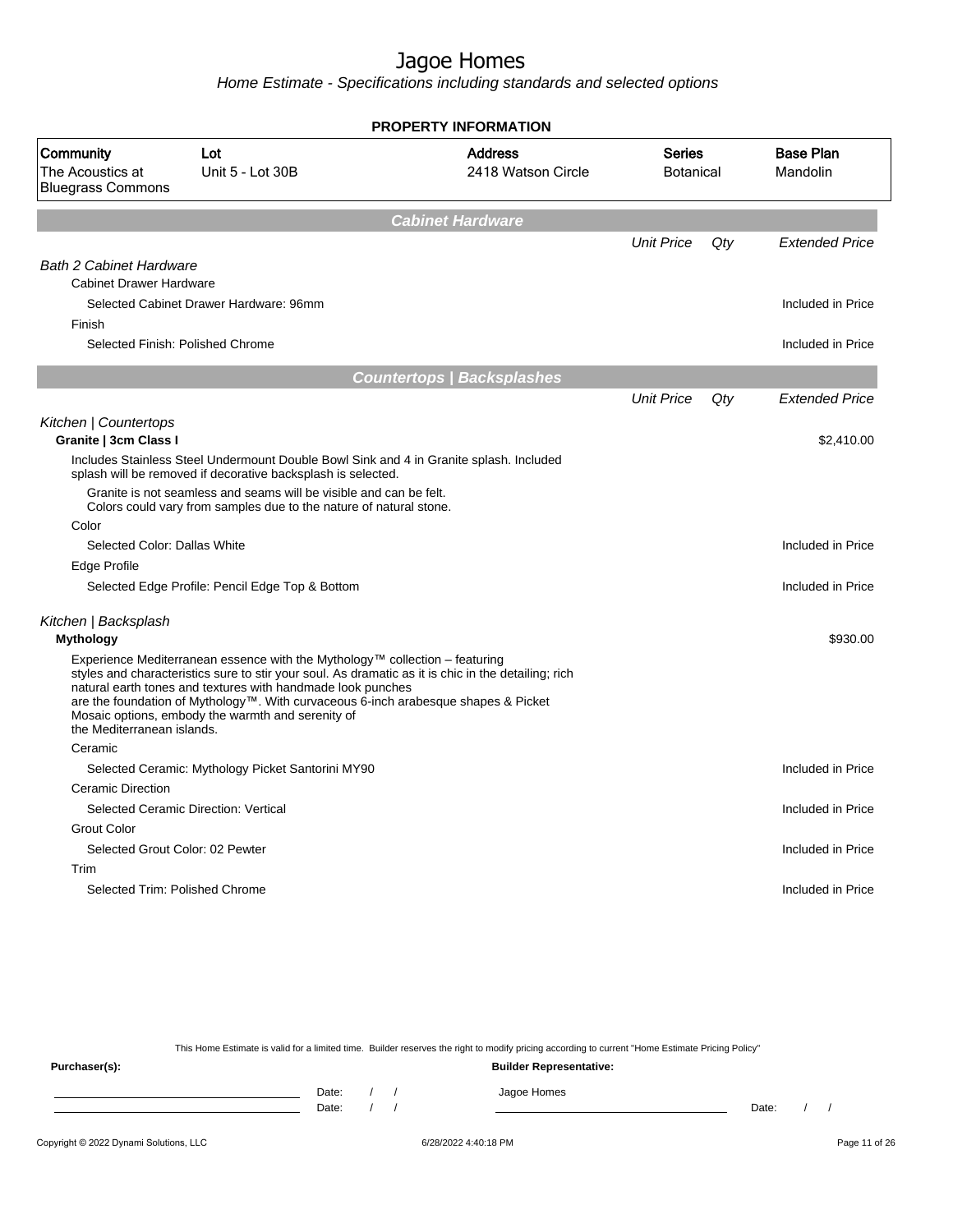Home Estimate - Specifications including standards and selected options

|                                                                                                                 |                                                                                                                                                                                                                                                                                                                                                                                                                                                                                                                                                                               | <b>PROPERTY INFORMATION</b>          |                            |     |                               |
|-----------------------------------------------------------------------------------------------------------------|-------------------------------------------------------------------------------------------------------------------------------------------------------------------------------------------------------------------------------------------------------------------------------------------------------------------------------------------------------------------------------------------------------------------------------------------------------------------------------------------------------------------------------------------------------------------------------|--------------------------------------|----------------------------|-----|-------------------------------|
| Community<br>The Acoustics at<br><b>Bluegrass Commons</b>                                                       | Lot<br>Unit 5 - Lot 30B                                                                                                                                                                                                                                                                                                                                                                                                                                                                                                                                                       | <b>Address</b><br>2418 Watson Circle | Series<br><b>Botanical</b> |     | <b>Base Plan</b><br>Mandolin  |
|                                                                                                                 |                                                                                                                                                                                                                                                                                                                                                                                                                                                                                                                                                                               | <b>Countertops   Backsplashes</b>    |                            |     |                               |
|                                                                                                                 |                                                                                                                                                                                                                                                                                                                                                                                                                                                                                                                                                                               |                                      | <b>Unit Price</b>          | Qty | <b>Extended Price</b>         |
| Owners Bath   Vanity Countertop<br><b>Cultured Marble   Double Rectangle Bowl</b>                               |                                                                                                                                                                                                                                                                                                                                                                                                                                                                                                                                                                               |                                      |                            |     | \$390.00                      |
| abrasive products.<br>mildew and chips.<br>Color                                                                | Cultured Marble is Beautiful – Veining and patterns can be incorporated during the casting<br>process, creating character, depth and interest that mimics its natural counterpart.<br>Low Maintenance - Cultured marble never needs to be sealed and is easy to clean with non-<br>Durable – Cultured marble is non-porous, making it extremely tough and resistant to stains,<br>Economical - In general, cultured marble is less expensive to fabricate and install than slab<br>marble, but will increase the overall value of a home just as natural stone products will. |                                      |                            |     |                               |
| Selected Color: Carerra Frost                                                                                   |                                                                                                                                                                                                                                                                                                                                                                                                                                                                                                                                                                               |                                      |                            |     | Included in Price             |
| Finish                                                                                                          |                                                                                                                                                                                                                                                                                                                                                                                                                                                                                                                                                                               |                                      |                            |     |                               |
| Selected Finish: Matte                                                                                          |                                                                                                                                                                                                                                                                                                                                                                                                                                                                                                                                                                               |                                      |                            |     | Included in Price             |
| Bath 2   Vanity Countertop<br><b>Cultured Marble   Rectangle Bowl</b><br>Color<br>Selected Color: Carerra Frost |                                                                                                                                                                                                                                                                                                                                                                                                                                                                                                                                                                               |                                      |                            |     | \$145.00<br>Included in Price |
| Finish                                                                                                          |                                                                                                                                                                                                                                                                                                                                                                                                                                                                                                                                                                               |                                      |                            |     |                               |
| Selected Finish: Matte                                                                                          |                                                                                                                                                                                                                                                                                                                                                                                                                                                                                                                                                                               |                                      |                            |     | Included in Price             |
|                                                                                                                 |                                                                                                                                                                                                                                                                                                                                                                                                                                                                                                                                                                               | <b>Mirrors</b>                       |                            |     |                               |
|                                                                                                                 |                                                                                                                                                                                                                                                                                                                                                                                                                                                                                                                                                                               |                                      | <b>Unit Price</b>          | Qty | <b>Extended Price</b>         |
| <b>Owners Bath Mirrors</b><br>Beveled Edged Mirrors   24" X 36"   Qty 2                                         |                                                                                                                                                                                                                                                                                                                                                                                                                                                                                                                                                                               |                                      |                            |     | \$90.00                       |
| Bath 2 Mirror<br>Beveled Edge Mirror(s)   Per Base Plan                                                         |                                                                                                                                                                                                                                                                                                                                                                                                                                                                                                                                                                               |                                      |                            |     | Included in Price             |
|                                                                                                                 |                                                                                                                                                                                                                                                                                                                                                                                                                                                                                                                                                                               | <b>Appliances</b>                    |                            |     |                               |
|                                                                                                                 |                                                                                                                                                                                                                                                                                                                                                                                                                                                                                                                                                                               |                                      | <b>Unit Price</b>          | Qty | <b>Extended Price</b>         |
| Kitchen Range<br>Finish                                                                                         | Range - Gas - Free Standing Continuous Grates                                                                                                                                                                                                                                                                                                                                                                                                                                                                                                                                 |                                      |                            |     | \$240.00                      |
|                                                                                                                 | Selected Finish: Stainless Steel - JGBS66REKSS                                                                                                                                                                                                                                                                                                                                                                                                                                                                                                                                |                                      |                            |     | \$150.00                      |

This Home Estimate is valid for a limited time. Builder reserves the right to modify pricing according to current "Home Estimate Pricing Policy"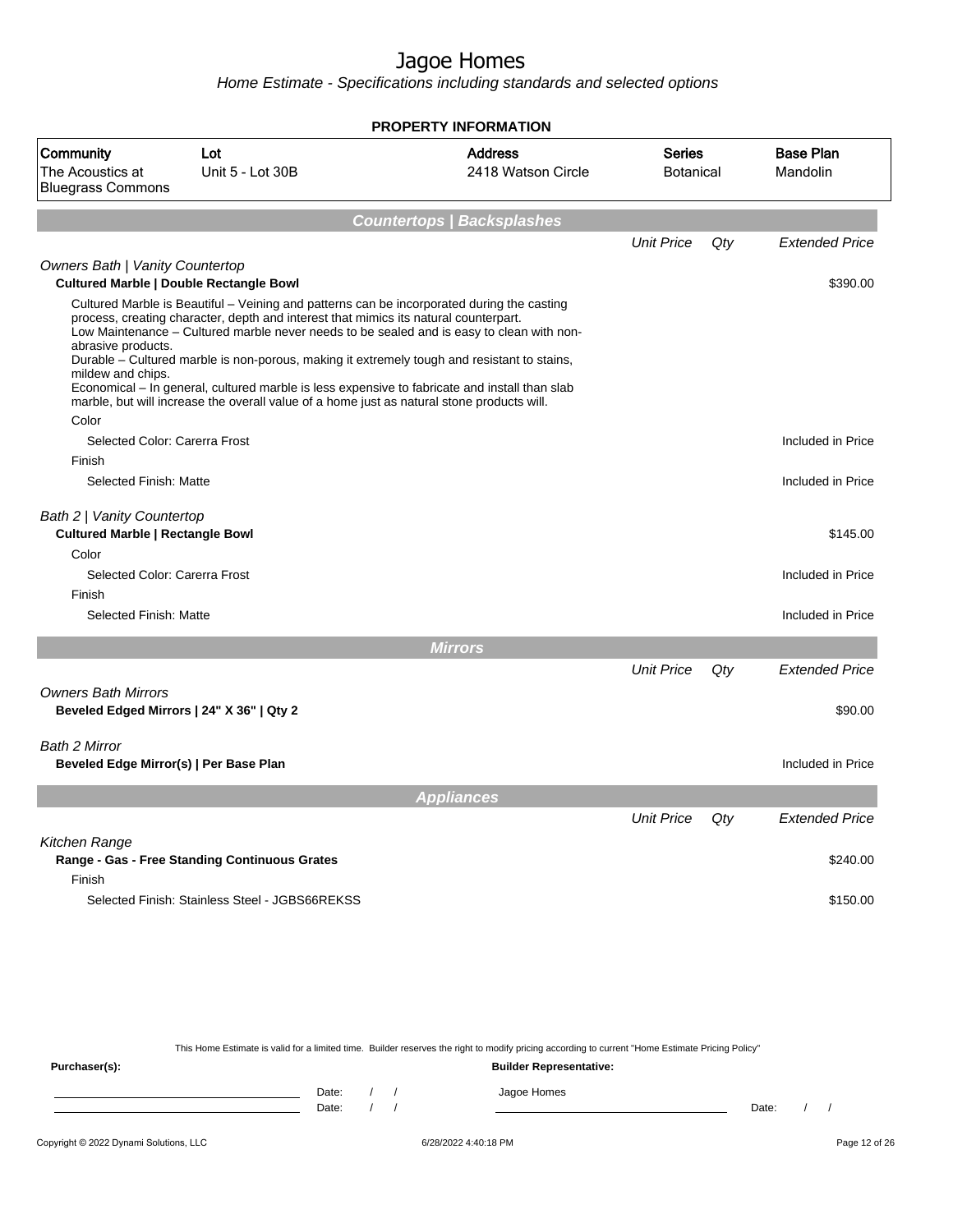Home Estimate - Specifications including standards and selected options

|                                                                           |                                                                                               | <b>PROPERTY INFORMATION</b>          |                                   |     |                              |
|---------------------------------------------------------------------------|-----------------------------------------------------------------------------------------------|--------------------------------------|-----------------------------------|-----|------------------------------|
| Community<br>The Acoustics at<br><b>Bluegrass Commons</b>                 | Lot<br>Unit 5 - Lot 30B                                                                       | <b>Address</b><br>2418 Watson Circle | <b>Series</b><br><b>Botanical</b> |     | <b>Base Plan</b><br>Mandolin |
|                                                                           |                                                                                               | <b>Appliances</b>                    |                                   |     |                              |
|                                                                           |                                                                                               |                                      | <b>Unit Price</b>                 | Qty | <b>Extended Price</b>        |
| Kitchen Microwave or Microwave Hood<br><b>Microwave - Stainless Steel</b> |                                                                                               |                                      |                                   |     | \$80.00                      |
|                                                                           | GE® 1.6 CU. FT. OVER-THE-RANGE MICROWAVE OVEN                                                 |                                      |                                   |     |                              |
|                                                                           | Technical Specification: APPROXIMATE DIMENSIONS (HxWxD)<br>16 1/8 H x 29 7/8 W x 15 9/16 D in |                                      |                                   |     |                              |
| Finish                                                                    |                                                                                               |                                      |                                   |     |                              |
|                                                                           | Selected Finish: Stainless Steel - JVM3160RFSS                                                |                                      |                                   |     | Included in Price            |
| <b>Kitchen Dishwasher</b>                                                 |                                                                                               |                                      |                                   |     |                              |
|                                                                           | Dishwasher - Front Control - Stainless Steel                                                  |                                      |                                   |     | \$60.00                      |
| <b>CYCLE &amp; DRY BOOST</b>                                              | GE® FRONT CONTROL WITH PLASTIC INTERIOR DISHWASHER WITH SANITIZE                              |                                      |                                   |     |                              |
|                                                                           | Technical Specification: APPROXIMATE DIMENSIONS (HxWxD)<br>33 3/8 H x 23 3/4 W x 24 D in      |                                      |                                   |     |                              |
| Finish                                                                    |                                                                                               |                                      |                                   |     |                              |
|                                                                           | Selected Finish: GDF535PSRSS                                                                  |                                      |                                   |     | Included in Price            |
| Refrigerator                                                              | Refrigerator - Side by Side w/ Ice & Water on Door                                            |                                      |                                   |     | Included in Price            |
| Finish                                                                    | Selected Finish: Stainless Steel - GSS25GYPFS                                                 |                                      |                                   |     | \$165.00                     |
|                                                                           |                                                                                               |                                      |                                   |     |                              |
|                                                                           |                                                                                               | <b>Plumbing</b>                      |                                   |     |                              |
|                                                                           |                                                                                               |                                      | <b>Unit Price</b>                 | Qty | <b>Extended Price</b>        |
| <b>Owners Bath   Fixtures</b><br><b>Bath Fixtures   White</b>             |                                                                                               |                                      |                                   |     | Included in Price            |
|                                                                           |                                                                                               |                                      |                                   |     |                              |
| <b>Owners Bath   Vanity</b><br>60" Double Bowl                            |                                                                                               |                                      |                                   |     |                              |
|                                                                           |                                                                                               |                                      |                                   |     | \$1,560.00                   |
| Owners Bath   Lavatory Faucet                                             |                                                                                               |                                      |                                   |     |                              |
| <b>Delta Ashlyn Collection</b>                                            |                                                                                               |                                      |                                   | 2   | Included in Price            |
| Finish<br>Selected Finish: Chrome                                         |                                                                                               |                                      |                                   |     | Included in Price            |
| Spread                                                                    |                                                                                               |                                      |                                   |     |                              |
|                                                                           | Selected Spread: 2564   4" Spread                                                             |                                      |                                   |     | Included in Price            |
|                                                                           |                                                                                               |                                      |                                   |     |                              |

This Home Estimate is valid for a limited time. Builder reserves the right to modify pricing according to current "Home Estimate Pricing Policy"

**Purchaser(s): Builder Representative:** Date: / / Jagoe Homes<br>Date: / / Jagoe Homes Date: / / **Date: / / 2006** Date: / / / Date: / / / Date: / / / 2006 Date: / / / 2006 Date: / / / 2006 Date: / / / 2006 Date: / / / 2007 Date: / / / 2007 Date: / / / 2007 Date: / / / 2007 Date: / / / 2007 Date: / / / 2007 D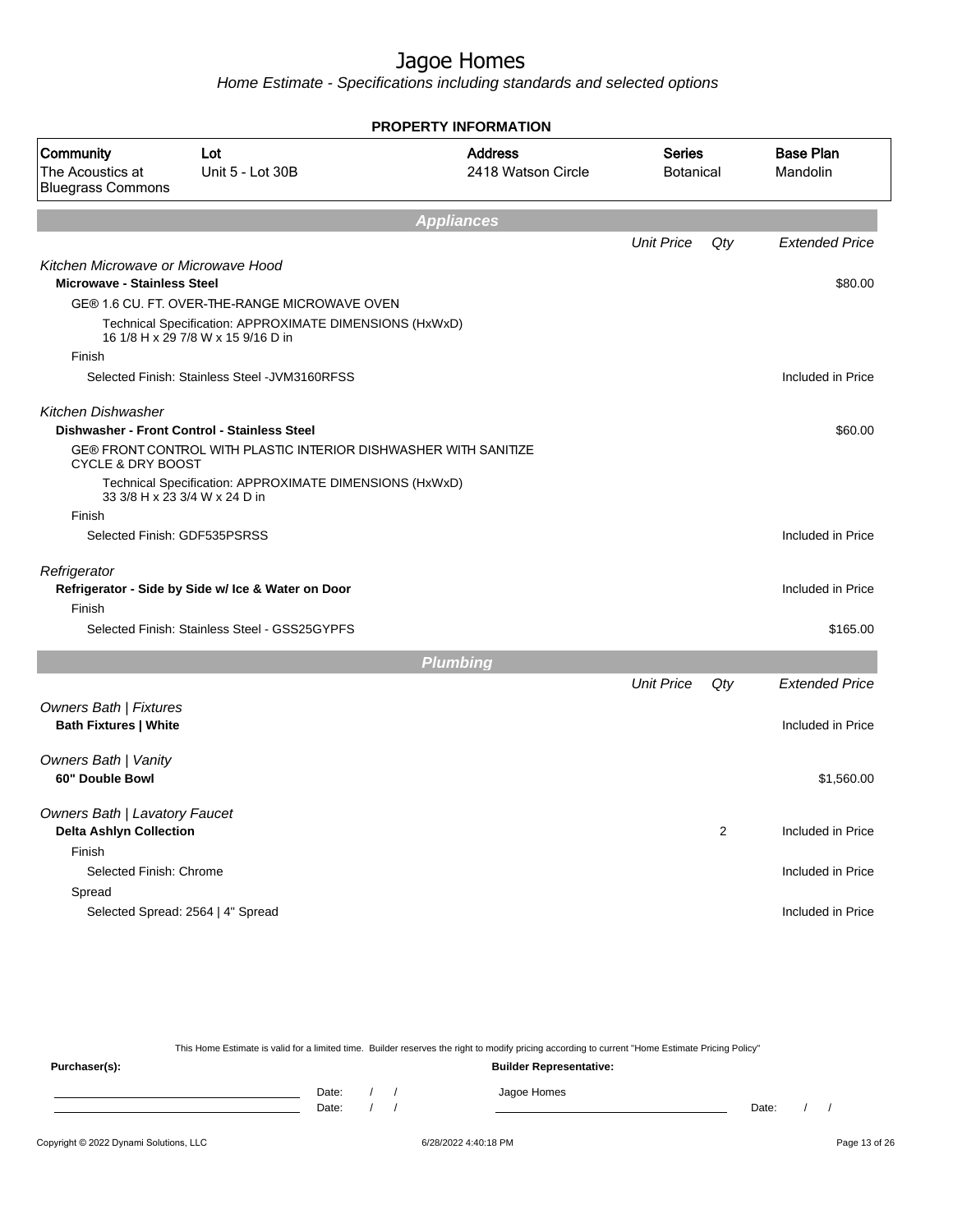Home Estimate - Specifications including standards and selected options

|                                                                |                                                                                    | <b>PROPERTY INFORMATION</b>          |                                   |     |                              |
|----------------------------------------------------------------|------------------------------------------------------------------------------------|--------------------------------------|-----------------------------------|-----|------------------------------|
| Community<br>The Acoustics at<br><b>Bluegrass Commons</b>      | Lot<br>Unit 5 - Lot 30B                                                            | <b>Address</b><br>2418 Watson Circle | <b>Series</b><br><b>Botanical</b> |     | <b>Base Plan</b><br>Mandolin |
|                                                                |                                                                                    | <b>Plumbing</b>                      |                                   |     |                              |
|                                                                |                                                                                    |                                      | <b>Unit Price</b>                 | Qty | <b>Extended Price</b>        |
| Owners Bath   Tub/Shower or Shower Stall                       |                                                                                    |                                      |                                   |     |                              |
|                                                                | 60" Fiberglass Shower Stall   Shower Door                                          |                                      |                                   |     | Included in Price            |
| accomodate shower.                                             | Semi Frameless Chrome Shower Door with Clear Glass Included Plan may be revised to |                                      |                                   |     |                              |
| Glass Pattern                                                  |                                                                                    |                                      |                                   |     |                              |
| Selected Glass Pattern: Clear                                  |                                                                                    |                                      |                                   |     | Included in Price            |
| <b>Shower Door</b>                                             |                                                                                    |                                      |                                   |     |                              |
|                                                                | Selected Shower Door: Semi Frameless Slider                                        |                                      |                                   |     | Included in Price            |
| <b>Shower Door Finish</b>                                      |                                                                                    |                                      |                                   |     |                              |
|                                                                | Selected Shower Door Finish: Chrome                                                |                                      |                                   |     | Included in Price            |
| Owners Bath   Shower Stall Faucet                              | Delta Ashyln®   Monitor® 14 Series Shower Trim                                     |                                      |                                   |     | Included in Price            |
| Model # T14264                                                 |                                                                                    |                                      |                                   |     |                              |
| Finish                                                         |                                                                                    |                                      |                                   |     |                              |
| Selected Finish: Chrome                                        |                                                                                    |                                      |                                   |     | Included in Price            |
| Owners Bath   Commode<br>Commode   Elongated Bowl   Hymont     |                                                                                    |                                      |                                   |     | \$195.00                     |
| Hymont is approx. 17" tall                                     |                                                                                    |                                      |                                   |     |                              |
| Owners Bath   Bath Accessory Collection<br>Included   Per Plan |                                                                                    |                                      |                                   |     | Included in Price            |
|                                                                | Chrome   See Plan for Included Accessories per Bath                                |                                      |                                   |     |                              |
| Paper Holder                                                   |                                                                                    |                                      |                                   |     |                              |
|                                                                | Selected Paper Holder: Sage   Chrome                                               |                                      |                                   |     | Included in Price            |
| Robe Hook   Qty 2                                              |                                                                                    |                                      |                                   |     |                              |
|                                                                | Selected Robe Hook   Qty 2: Sage   Chrome                                          |                                      |                                   |     | Included in Price            |
| Bath 2   Fixtures                                              |                                                                                    |                                      |                                   |     |                              |
| <b>Bath Fixtures   White</b>                                   |                                                                                    |                                      |                                   |     | Included in Price            |
| Bath 2   Lavatory Faucet                                       |                                                                                    |                                      |                                   |     |                              |
| <b>Delta Ashlyn Collection</b>                                 |                                                                                    |                                      |                                   |     | Included in Price            |
| Finish                                                         |                                                                                    |                                      |                                   |     |                              |
| Selected Finish: Chrome                                        |                                                                                    |                                      |                                   |     | Included in Price            |
| Spread                                                         |                                                                                    |                                      |                                   |     |                              |
|                                                                | Selected Spread: 2564   4" Spread                                                  |                                      |                                   |     | Included in Price            |
|                                                                |                                                                                    |                                      |                                   |     |                              |

Copyright © 2022 Dynami Solutions, LLC <br>
6/28/2022 4:40:18 PM Page 14 of 26 This Home Estimate is valid for a limited time. Builder reserves the right to modify pricing according to current "Home Estimate Pricing Policy" **Purchaser(s): Builder Representative:** Date: / / Jagoe Homes<br>Date: / / Jagoe Homes Date: / / **Date: / / 2006** Date: / / / Date: / / / Date: / / / 2006 Date: / / / 2006 Date: / / / 2006 Date: / / / 2006 Date: / / / 2007 Date: / / / 2007 Date: / / / 2007 Date: / / / 2007 Date: / / / 2007 Date: / / / 2007 D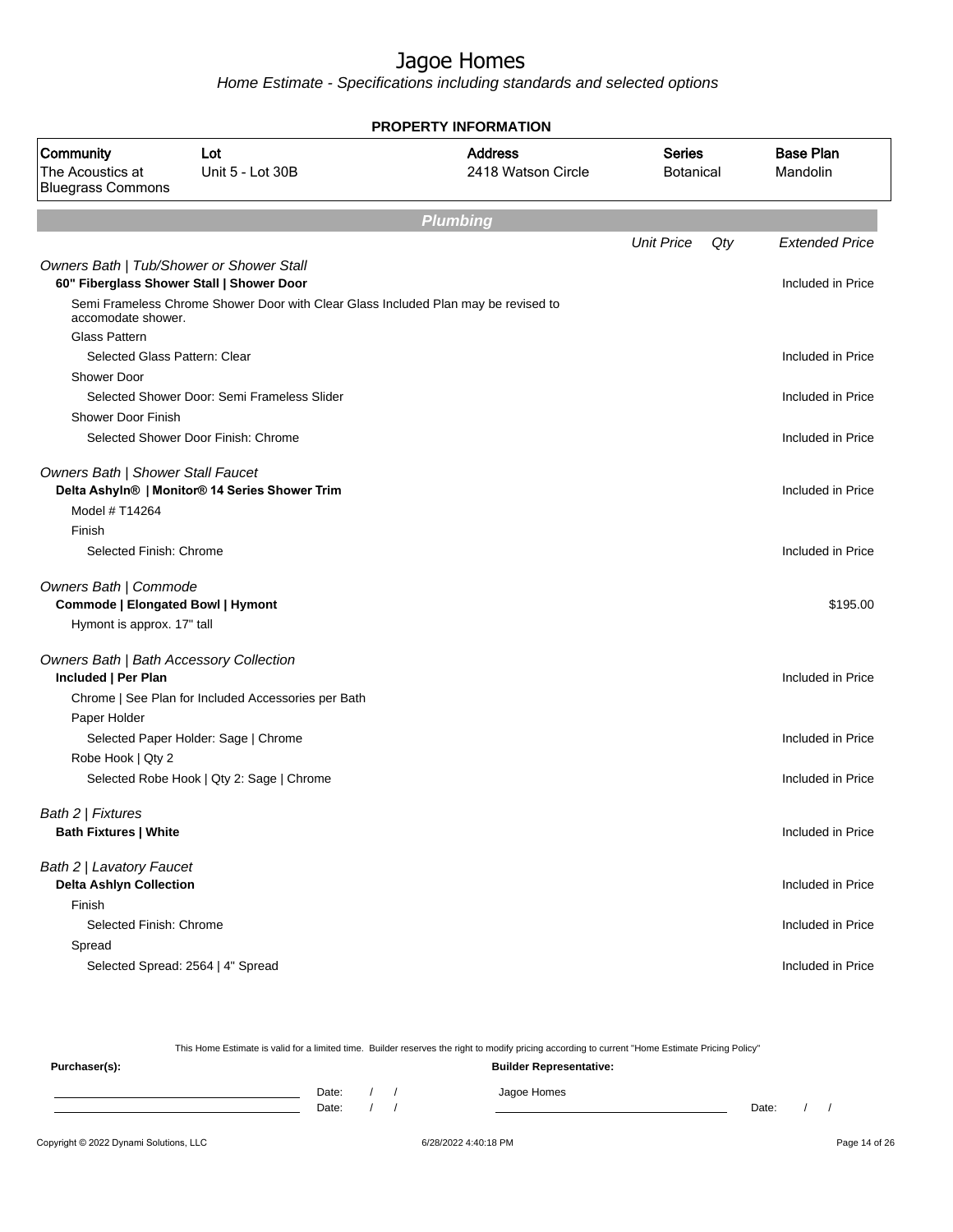Home Estimate - Specifications including standards and selected options

|                                                                                     |                                                                            | <b>PROPERTY INFORMATION</b>          |                                   |                              |
|-------------------------------------------------------------------------------------|----------------------------------------------------------------------------|--------------------------------------|-----------------------------------|------------------------------|
| Community<br>The Acoustics at<br><b>Bluegrass Commons</b>                           | Lot<br>Unit 5 - Lot 30B                                                    | <b>Address</b><br>2418 Watson Circle | <b>Series</b><br><b>Botanical</b> | <b>Base Plan</b><br>Mandolin |
|                                                                                     |                                                                            | <b>Plumbing</b>                      |                                   |                              |
|                                                                                     |                                                                            |                                      | <b>Unit Price</b>                 | Qty<br><b>Extended Price</b> |
| Bath 2   Tub/Shower or Shower Stall<br>60" Fiberglass Tub/Shower                    |                                                                            |                                      |                                   | Included in Price            |
| Bath 2   Tub/Shower Faucet<br>Delta Ashlyn Tub/Shower Faucet T14464                 |                                                                            |                                      |                                   | Included in Price            |
| Finish<br>Selected Finish: Chrome                                                   |                                                                            |                                      |                                   | Included in Price            |
| Bath 2   Commode<br>Commode   Elongated Bowl   Hymont<br>Hymont is approx. 17" tall |                                                                            |                                      |                                   | \$195.00                     |
| Bath 2   Bath Accessory Collection<br>Included   Per Plan                           | Chrome   See Plan for Included Accessories per Bath                        |                                      |                                   | Included in Price            |
| Paper Holder<br>Selected Paper Holder: Chrome                                       |                                                                            |                                      |                                   | Included in Price            |
| <b>Towel Bar</b><br>Selected Towel Bar: Chrome                                      |                                                                            |                                      |                                   | Included in Price            |
| Kitchen   Sink<br>Sink 9 1/2" Deep                                                  | Blanco Precis Undermount Sink - Super Single Bowl w/Chrome Disposal Flange |                                      |                                   | \$680.00                     |
| Color                                                                               | Selected Color: Metallic Gray 440148                                       |                                      |                                   | Included in Price            |
| Kitchen   Sink Faucet<br>Emmaline #9182   Single Handle Pull Down                   |                                                                            |                                      |                                   | \$360.00                     |
| Finish<br>Selected Finish: Chrome                                                   |                                                                            |                                      |                                   | Included in Price            |
| Kitchen   Garbage Disposal<br>Garbage Disposal 1/3 hp                               |                                                                            |                                      |                                   | Included in Price            |
| Kitchen Ice Maker Water Line<br><b>Ice Maker Water Line</b>                         |                                                                            |                                      |                                   | Included in Price            |
| Kitchen   Gas Line for Range<br>Existing 220v outlet remains.                       | Gas Line for Range, Includes 110-Volt Outlet                               |                                      |                                   | Included in Price            |

This Home Estimate is valid for a limited time. Builder reserves the right to modify pricing according to current "Home Estimate Pricing Policy"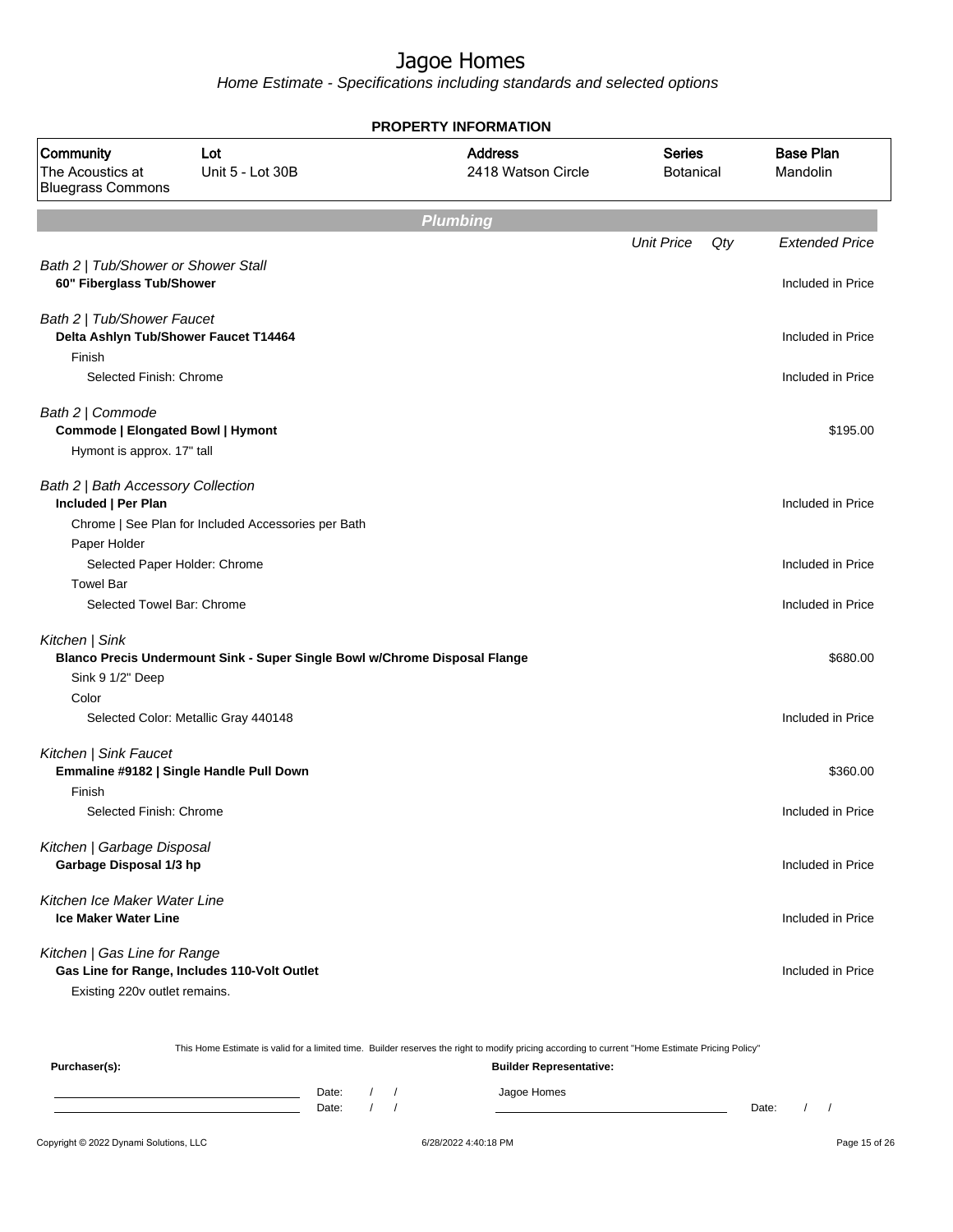Home Estimate - Specifications including standards and selected options

|                                                                                                                  |                                                      | <b>PROPERTY INFORMATION</b>          |                                   |     |                              |
|------------------------------------------------------------------------------------------------------------------|------------------------------------------------------|--------------------------------------|-----------------------------------|-----|------------------------------|
| Community<br>The Acoustics at<br><b>Bluegrass Commons</b>                                                        | Lot<br>Unit 5 - Lot 30B                              | <b>Address</b><br>2418 Watson Circle | <b>Series</b><br><b>Botanical</b> |     | <b>Base Plan</b><br>Mandolin |
|                                                                                                                  |                                                      | <b>Plumbing</b>                      |                                   |     |                              |
|                                                                                                                  |                                                      |                                      | <b>Unit Price</b>                 | Qty | <b>Extended Price</b>        |
| <b>Entire Home Water Heater</b><br><b>Tankless Water Heater</b>                                                  |                                                      |                                      |                                   |     | Included in Price            |
| Entire Home Main Water Shutoff Valve<br><b>Main Water Shutoff Valve</b>                                          |                                                      |                                      |                                   |     | Included in Price            |
| <b>Entire Home Plumbing Supply Pipes</b>                                                                         | <b>Plumbing Pipes: Water Continuous PEX Piping</b>   |                                      |                                   |     | Included in Price            |
| Entire Home Plumbing Waste & Vent Lines<br><b>Plumbing Drains and Vents PVC</b>                                  |                                                      |                                      |                                   |     | Included in Price            |
| Entire Home Secondary Shut-Off Valves<br>Secondary Shut-Off Valves at each fixture                               |                                                      |                                      |                                   |     | Included in Price            |
| <b>Exterior Plumbing Sewer Lines</b>                                                                             | Plumbing Pipes: Exterior Sewer Lines PVC Schedule 40 |                                      |                                   |     | Included in Price            |
| <b>Exterior Sillcocks</b><br><b>Outside Faucets Frost Proof (Per Plan)</b>                                       |                                                      |                                      |                                   |     | Included in Price            |
|                                                                                                                  |                                                      | <b>Electrical</b>                    |                                   |     |                              |
|                                                                                                                  |                                                      |                                      | <b>Unit Price</b>                 | Qty | <b>Extended Price</b>        |
| Front Porch LED Downlighting<br>Kichler LED Downlighting   Per Plan<br>Kichler #43870 - Textured White.<br>3000K |                                                      |                                      |                                   |     | Included in Price            |
| <b>HORIZON II</b><br>Height 1.25"<br>Width 6.25"                                                                 |                                                      |                                      |                                   |     |                              |
| Foyer Light(s)<br>Kichler LED Downlighting   Per Plan                                                            |                                                      |                                      |                                   |     | Included in Price            |
| Kichler #43870 - Textured White.<br>3000K<br><b>HORIZON II</b>                                                   |                                                      |                                      |                                   |     |                              |
| Height 1.25"<br>Width 6.25"                                                                                      |                                                      |                                      |                                   |     |                              |
| Family Room LED Downlighting<br>Kichler LED Downlighting   Per Plan                                              |                                                      |                                      |                                   |     | Included in Price            |
|                                                                                                                  |                                                      |                                      |                                   |     |                              |

This Home Estimate is valid for a limited time. Builder reserves the right to modify pricing according to current "Home Estimate Pricing Policy"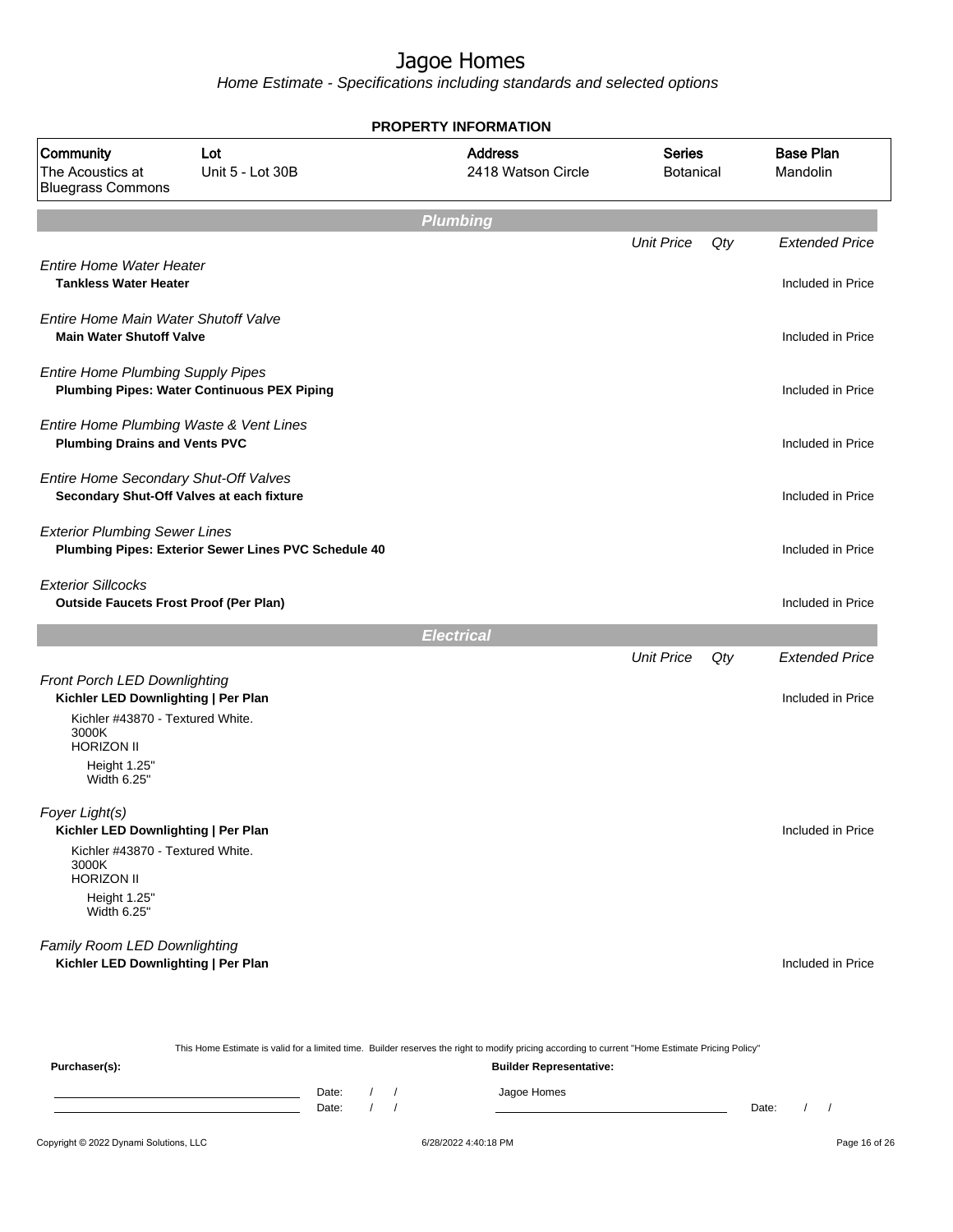Home Estimate - Specifications including standards and selected options

|                                                                                                                                      |                                                                                             | <b>PROPERTY INFORMATION</b> |                                   |     |                              |  |
|--------------------------------------------------------------------------------------------------------------------------------------|---------------------------------------------------------------------------------------------|-----------------------------|-----------------------------------|-----|------------------------------|--|
| Community<br>The Acoustics at<br><b>Bluegrass Commons</b>                                                                            | <b>Address</b><br>Lot<br>2418 Watson Circle<br>Unit 5 - Lot 30B                             |                             | <b>Series</b><br><b>Botanical</b> |     | <b>Base Plan</b><br>Mandolin |  |
|                                                                                                                                      |                                                                                             | <b>Electrical</b>           |                                   |     |                              |  |
|                                                                                                                                      |                                                                                             |                             | <b>Unit Price</b>                 | Qty | <b>Extended Price</b>        |  |
| <b>Family Room LED Downlighting</b><br>Kichler #43870 - Textured White.<br>3000K<br><b>HORIZON II</b><br>Height 1.25"<br>Width 6.25" |                                                                                             |                             |                                   |     |                              |  |
| Kitchen   Ceiling Lighting<br>Kichler LED Downlighting   Per Plan                                                                    |                                                                                             |                             |                                   |     | Included in Price            |  |
| Kichler #43870 - Textured White.<br>3000K<br><b>HORIZON II</b>                                                                       |                                                                                             |                             |                                   |     |                              |  |
| Height 1.25"<br>Width 6.25"                                                                                                          |                                                                                             |                             |                                   |     |                              |  |
| Kitchen   Island Pendants<br>Wire & Cap   Switch Included   Qty 2                                                                    |                                                                                             |                             |                                   |     | Included in Price            |  |
| Kitchen Under Cabinet Light<br>Under Cabinet Lighting Package, qty 3                                                                 |                                                                                             |                             |                                   |     | Included in Price            |  |
| wall cabinets in the kitchen.                                                                                                        | Includes one under counter lighting package to be installed in predetermined location under |                             |                                   |     |                              |  |
| Includes 3 under counter lights                                                                                                      |                                                                                             |                             |                                   |     |                              |  |
| Kitchen GFI Outlet                                                                                                                   |                                                                                             |                             |                                   |     |                              |  |
| <b>Interior GFI Outlet(s)</b>                                                                                                        |                                                                                             |                             |                                   |     | Included in Price            |  |
| Kitchen Range Receptacle<br>Range 220 Volt Receptacle                                                                                |                                                                                             |                             |                                   |     | Included in Price            |  |
| Dining Area   Ceiling Light(s)<br>Kichler LED Downlighting   Per Plan                                                                |                                                                                             |                             |                                   |     | Included in Price            |  |
| Kichler #43870 - Textured White.<br>3000K<br><b>HORIZON II</b>                                                                       |                                                                                             |                             |                                   |     |                              |  |
| Height 1.25"<br>Width 6.25"                                                                                                          |                                                                                             |                             |                                   |     |                              |  |
| Dining Area   Additional Ceiling Fixture                                                                                             |                                                                                             |                             |                                   |     |                              |  |
|                                                                                                                                      | Light Outlet with Switch for Future Light, to be Capped with Plate Cover                    |                             |                                   |     | \$100.00                     |  |

This Home Estimate is valid for a limited time. Builder reserves the right to modify pricing according to current "Home Estimate Pricing Policy"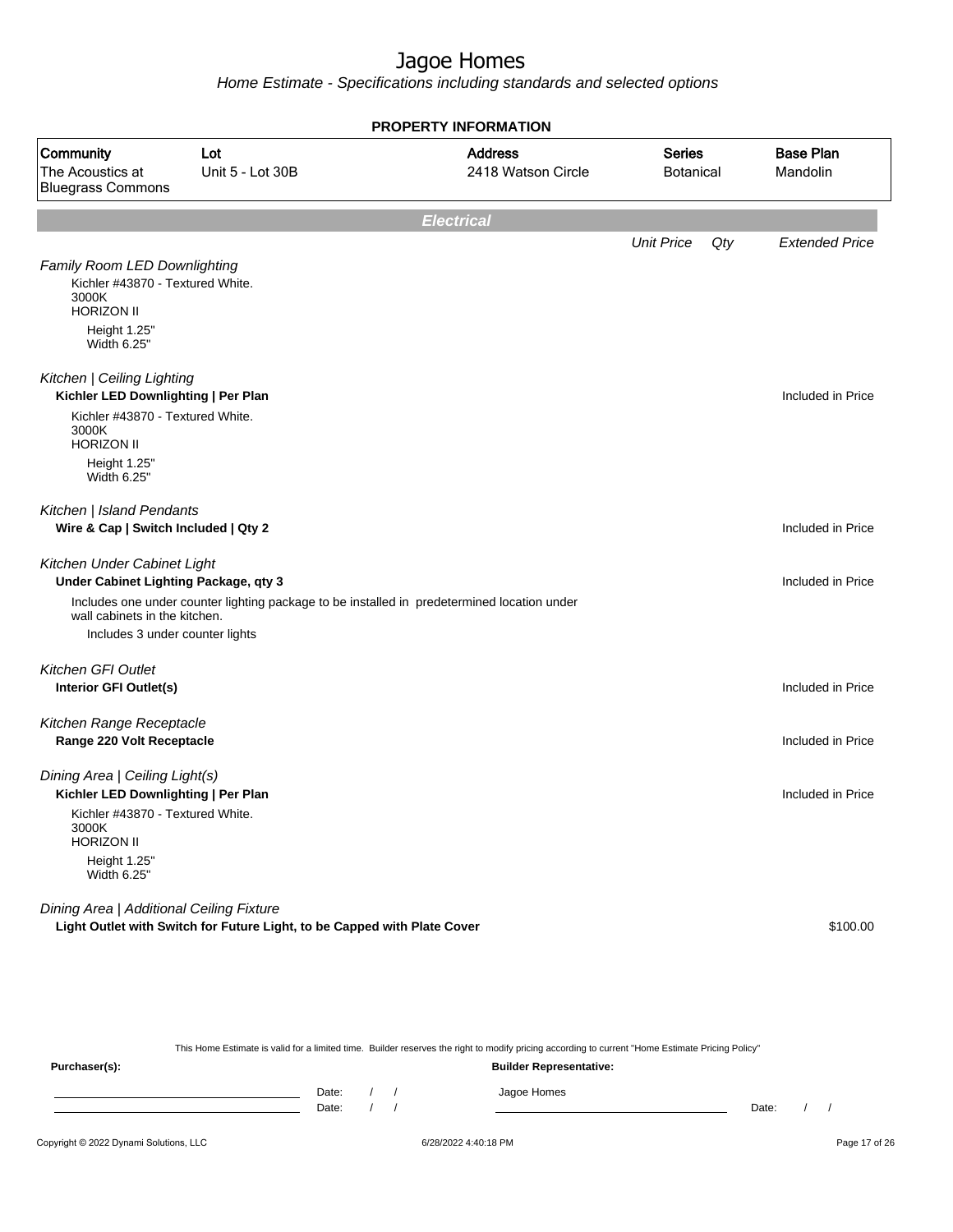Home Estimate - Specifications including standards and selected options

|                                                                                               |                                                                                                                                                                       | <b>PROPERTY INFORMATION</b>                                                       |                                   |     |                              |
|-----------------------------------------------------------------------------------------------|-----------------------------------------------------------------------------------------------------------------------------------------------------------------------|-----------------------------------------------------------------------------------|-----------------------------------|-----|------------------------------|
| Community<br>The Acoustics at<br><b>Bluegrass Commons</b>                                     | Lot<br>Unit 5 - Lot 30B                                                                                                                                               | <b>Address</b><br>2418 Watson Circle                                              | <b>Series</b><br><b>Botanical</b> |     | <b>Base Plan</b><br>Mandolin |
|                                                                                               |                                                                                                                                                                       | <b>Electrical</b>                                                                 |                                   |     |                              |
|                                                                                               |                                                                                                                                                                       |                                                                                   | <b>Unit Price</b>                 | Qty | <b>Extended Price</b>        |
| <b>Flex Room Lighting</b><br>14" W x 10" H                                                    | Kichler - #43675 Shailene 3 Light Semi Flush 14" Wide - Drum Shade                                                                                                    |                                                                                   |                                   |     | \$90.00                      |
| Height: 10.00"                                                                                | Technical Specification: Width: 14.00"<br>Shade Description: White Micro Fiber                                                                                        |                                                                                   |                                   |     |                              |
| Finish                                                                                        |                                                                                                                                                                       |                                                                                   |                                   |     |                              |
| Selected Finish: Nickel                                                                       |                                                                                                                                                                       |                                                                                   |                                   |     | Included in Price            |
| Main Level Hall Ceiling Light(s)<br>Kichler LED Downlighting   Per Plan                       |                                                                                                                                                                       |                                                                                   |                                   |     | Included in Price            |
| Kichler #43870 - Textured White.<br>3000K<br><b>HORIZON II</b><br>Height 1.25"<br>Width 6.25" |                                                                                                                                                                       |                                                                                   |                                   |     |                              |
| <b>Laundry Ceiling Light</b>                                                                  | Satco - 7" Square Flush Mount, 13.5 Watt/LED                                                                                                                          |                                                                                   |                                   |     | \$25.00                      |
| Laundry Dryer Receptacle<br>Dryer 220 Volt Receptacle                                         |                                                                                                                                                                       |                                                                                   |                                   |     | Included in Price            |
| <b>Owner's Suite Ceiling Light</b><br>For Future Ceiling Fan or Light, Capped off             |                                                                                                                                                                       | Kichler LED Downlighting (4) ILO Standard Bedroom Flush Mount Light, Brace & Wire |                                   |     | \$390.00                     |
|                                                                                               | Owner' Suite   Brace and Wire for Future Ceiling Fan at Existing Ceiling Light<br>Braced and Wired for Future Ceiling Fan at Existing Ceiling Light                   |                                                                                   |                                   |     | Included in Price            |
| Owners Closet(s)   Ceiling Light(s)                                                           | Satco - 7" Square Flush Mount, 13.5 Watt/LED                                                                                                                          |                                                                                   |                                   |     | \$25.00                      |
| <b>Owners Bath Vanity Light</b><br>Shailene   3 Light   21"   45574   Qty 2                   |                                                                                                                                                                       |                                                                                   |                                   |     | \$270.00                     |
| Finish                                                                                        | The straight lines and up-sized satin etched glass of this bath light from the Shailene<br>Collection create the perfect casual look for the updated urban lifestyle. |                                                                                   |                                   |     |                              |
| Selected Finish: Chrome                                                                       |                                                                                                                                                                       |                                                                                   |                                   |     | Included in Price            |
| <b>Owners Bath   LED Downlighting</b><br>Kichler LED Downlighting   Per Plan                  |                                                                                                                                                                       |                                                                                   |                                   |     | Included in Price            |

This Home Estimate is valid for a limited time. Builder reserves the right to modify pricing according to current "Home Estimate Pricing Policy"

| Purchaser(s): |                |  | <b>Builder Representative:</b> |       |  |
|---------------|----------------|--|--------------------------------|-------|--|
|               | Date:<br>Date: |  | Jagoe Homes                    | Date: |  |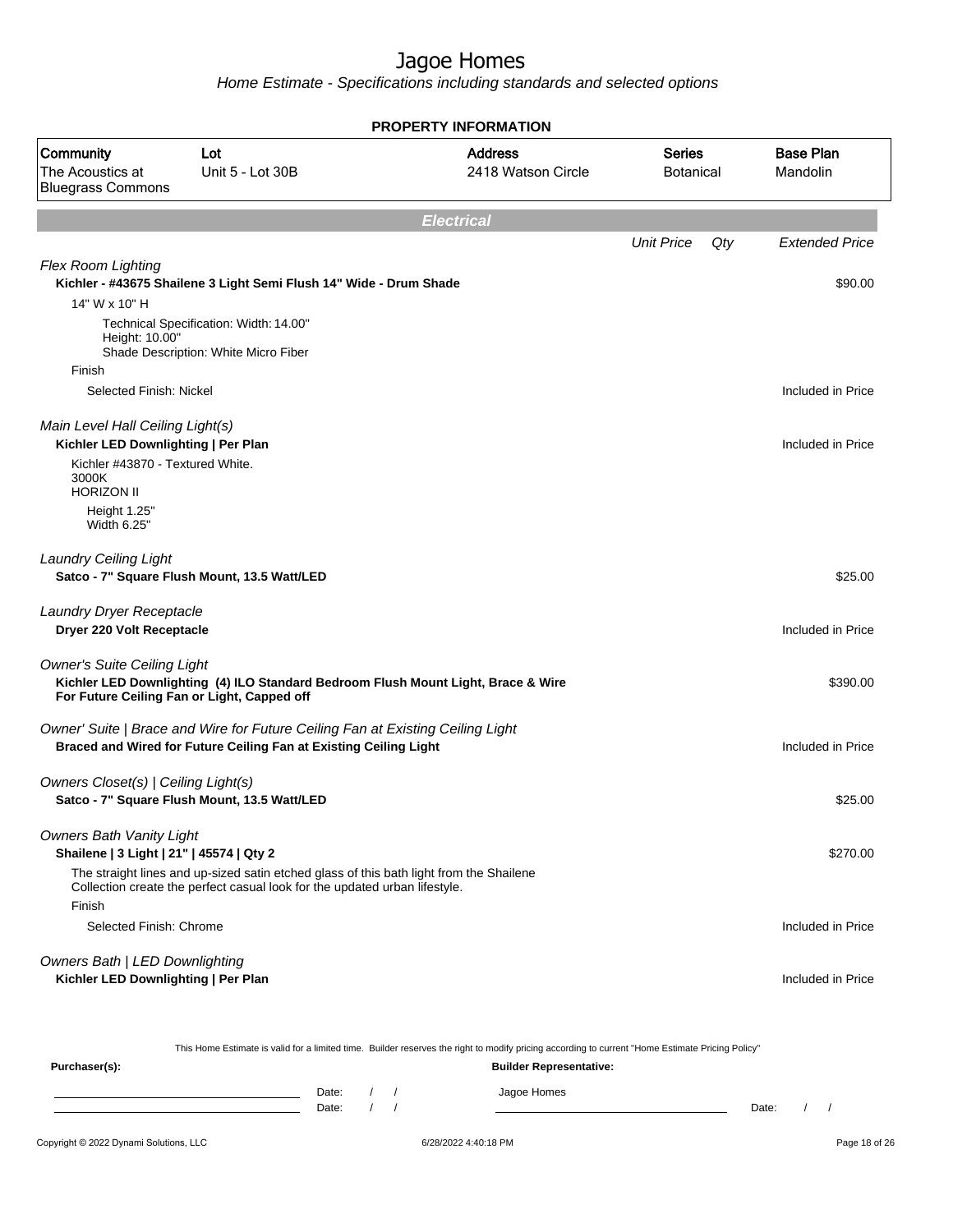Home Estimate - Specifications including standards and selected options

|                                                                                                                         |                                                                                                                                                                       | <b>PROPERTY INFORMATION</b>          |                            |     |                              |
|-------------------------------------------------------------------------------------------------------------------------|-----------------------------------------------------------------------------------------------------------------------------------------------------------------------|--------------------------------------|----------------------------|-----|------------------------------|
| Community<br>The Acoustics at<br><b>Bluegrass Commons</b>                                                               | Lot<br>Unit 5 - Lot 30B                                                                                                                                               | <b>Address</b><br>2418 Watson Circle | <b>Series</b><br>Botanical |     | <b>Base Plan</b><br>Mandolin |
|                                                                                                                         |                                                                                                                                                                       | <b>Electrical</b>                    |                            |     |                              |
| <b>Owners Bath   LED Downlighting</b><br>Kichler #43870 - Textured White.<br>3000K<br><b>HORIZON II</b><br>Height 1.25" |                                                                                                                                                                       |                                      | <b>Unit Price</b>          | Qty | <b>Extended Price</b>        |
| Width 6.25"                                                                                                             |                                                                                                                                                                       |                                      |                            |     |                              |
| Owners Bath Shower or Tub/Shower Light<br>Tub/Shower Light Fixture w/ Switch                                            |                                                                                                                                                                       |                                      |                            |     | Included in Price            |
| Owners Bath Exhaust Fan or Fan/Light<br>Bath Exhaust Fan, Fan Only                                                      |                                                                                                                                                                       |                                      |                            |     | Included in Price            |
| Owners Bath 2nd Exhaust Fan or Fan/Light<br>Bath Exhaust Fan, Fan Only                                                  |                                                                                                                                                                       |                                      |                            |     | Included in Price            |
| <b>Owner's Bath GFI Outlet</b><br><b>GFI Interior Outlet(s)</b>                                                         |                                                                                                                                                                       |                                      |                            |     | Included in Price            |
| Bedroom 2   Ceiling Light(s)                                                                                            | Flush Mount Light   3 Bulb   Brace & Wire for Ceiling Fan<br>Includes 3 Bulb Flush Mount, Color of Choice, Braced & Wired. Ceiling Fan not Included.                  |                                      |                            |     | Included in Price            |
| Finish<br>Selected Finish: Brushed Nickel                                                                               |                                                                                                                                                                       |                                      |                            |     | Included in Price            |
| Bedroom 2   Closet Light                                                                                                | Satco - 7" Square Flush Mount, 13.5 Watt/LED                                                                                                                          |                                      |                            |     | \$25.00                      |
| Bath 2 Vanity Light<br>Shailene   4 Lite   29 1/2"   45575                                                              |                                                                                                                                                                       |                                      |                            |     | \$140.00                     |
| Finish                                                                                                                  | The straight lines and up-sized satin etched glass of this bath light from the Shailene<br>Collection create the perfect casual look for the updated urban lifestyle. |                                      |                            |     |                              |
| Selected Finish: Chrome                                                                                                 |                                                                                                                                                                       |                                      |                            |     | Included in Price            |
| Bath 2 Tub/Shower Light<br>Tub/Shower Light Fixture w/ Switch                                                           |                                                                                                                                                                       |                                      |                            |     | Included in Price            |
| Bath 2 Exhaust Fan or Fan/Light<br>Bath Exhaust Fan, Fan Only                                                           |                                                                                                                                                                       |                                      |                            |     | Included in Price            |

This Home Estimate is valid for a limited time. Builder reserves the right to modify pricing according to current "Home Estimate Pricing Policy" **Purchaser(s): Builder Representative:** Date: / / Jagoe Homes<br>Date: / / Jagoe Homes Date: / / Date: / /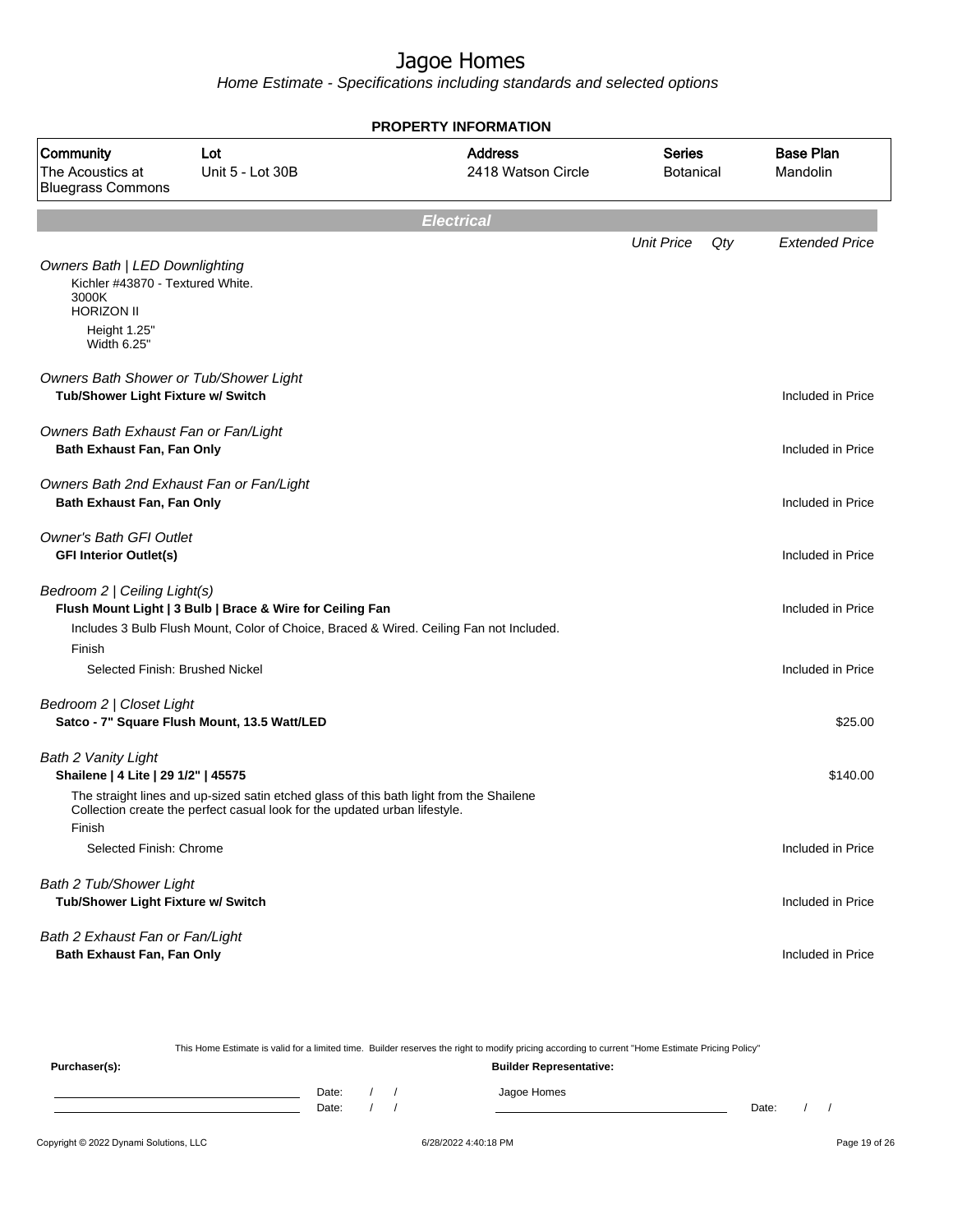Home Estimate - Specifications including standards and selected options

|                                                                             |                                                                  | <b>PROPERTY INFORMATION</b>          |                                   |     |                              |
|-----------------------------------------------------------------------------|------------------------------------------------------------------|--------------------------------------|-----------------------------------|-----|------------------------------|
| Community<br>The Acoustics at<br><b>Bluegrass Commons</b>                   | Lot<br>Unit 5 - Lot 30B                                          | <b>Address</b><br>2418 Watson Circle | <b>Series</b><br><b>Botanical</b> |     | <b>Base Plan</b><br>Mandolin |
|                                                                             |                                                                  | <b>Electrical</b>                    |                                   |     |                              |
|                                                                             |                                                                  |                                      | <b>Unit Price</b>                 | Qty | <b>Extended Price</b>        |
| <b>Bath 2 GFI Outlet</b><br>Interior GFI Outlet(s)                          |                                                                  |                                      |                                   |     | Included in Price            |
| Garage Ceiling Light(s)<br>Keyless (2)                                      |                                                                  |                                      |                                   |     | Included in Price            |
| Garage Opener<br><b>Garage Door Opener Pre-Wire</b>                         |                                                                  |                                      |                                   |     | Included in Price            |
| Garage Exterior Light<br>Kichler Horizon II LED Downlighting, Per Plan      |                                                                  |                                      |                                   |     | Included in Price            |
| <b>Attic Light</b><br><b>Attic Lights Keyless</b>                           |                                                                  |                                      |                                   |     | Included in Price            |
| <b>Front Door Doorbell Button</b><br><b>Doorbell Button at Front Door</b>   |                                                                  |                                      |                                   |     | Included in Price            |
| <b>Front Door Door Chime</b><br><b>Door Chime</b>                           |                                                                  |                                      |                                   |     | Included in Price            |
| Covered Porch Ceiling Fan<br>Color                                          | Weatherproof Ceiling Fan 52" Basics Pro Designer LED Fan #330019 |                                      |                                   |     | Included in Price            |
| Selected Color: Satin Black                                                 |                                                                  |                                      |                                   |     | Included in Price            |
| <b>Entire Home - Electrical Outlets and Switches</b>                        |                                                                  |                                      |                                   |     |                              |
| Electrical Outlets & Switches per Plan & Code<br>Color                      |                                                                  |                                      |                                   |     | Included in Price            |
| Selected Color: White                                                       |                                                                  |                                      |                                   |     | Included in Price            |
| <b>Exterior Electrical Service</b><br><b>Electrical Service Underground</b> |                                                                  |                                      |                                   |     | Included in Price            |
| <b>Included Exterior Flood Light</b><br>Flood Lights, per plan              |                                                                  |                                      |                                   |     | Included in Price            |
| Color<br>Selected Color: Black                                              |                                                                  |                                      |                                   |     | Included in Price            |
| <b>Smoke Detectors</b><br>Smoke Detectors, per plan                         |                                                                  |                                      |                                   |     | Included in Price            |

This Home Estimate is valid for a limited time. Builder reserves the right to modify pricing according to current "Home Estimate Pricing Policy"

**Purchaser(s): Builder Representative:** Date: / / Jagoe Homes<br>Date: / / Jagoe Homes Date: / / **Date: / / 2006** Date: / / / Date: / / / Date: / / / 2006 Date: / / / 2006 Date: / / / 2006 Date: / / / 2006 Date: / / / 2007 Date: / / / 2007 Date: / / / 2007 Date: / / / 2007 Date: / / / 2007 Date: / / / 2007 D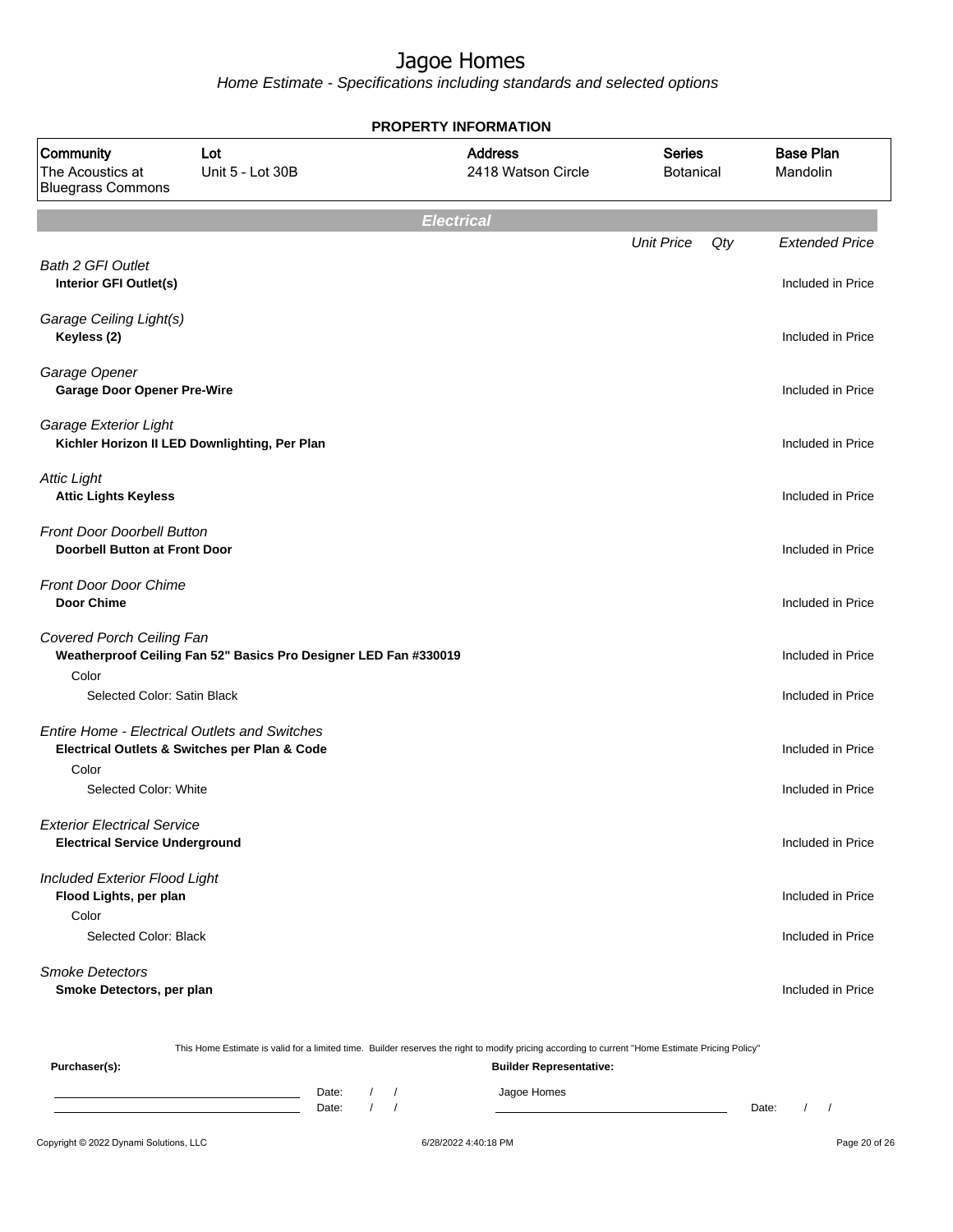Home Estimate - Specifications including standards and selected options

|                                                                              |                                                                                                                                                                                                                                                                                                                                                                                                                                  | <b>PROPERTY INFORMATION</b>           |                                |                                   |       |                              |
|------------------------------------------------------------------------------|----------------------------------------------------------------------------------------------------------------------------------------------------------------------------------------------------------------------------------------------------------------------------------------------------------------------------------------------------------------------------------------------------------------------------------|---------------------------------------|--------------------------------|-----------------------------------|-------|------------------------------|
| Community<br>The Acoustics at<br><b>Bluegrass Commons</b>                    | Lot<br>Unit 5 - Lot 30B                                                                                                                                                                                                                                                                                                                                                                                                          | <b>Address</b>                        | 2418 Watson Circle             | <b>Series</b><br><b>Botanical</b> |       | <b>Base Plan</b><br>Mandolin |
|                                                                              |                                                                                                                                                                                                                                                                                                                                                                                                                                  | <b>Electrical</b>                     |                                |                                   |       |                              |
|                                                                              |                                                                                                                                                                                                                                                                                                                                                                                                                                  |                                       |                                | <b>Unit Price</b>                 | Qty   | <b>Extended Price</b>        |
| Carbon Monoxide Detectors<br>Carbon Monoxide Detectors, per plan             |                                                                                                                                                                                                                                                                                                                                                                                                                                  |                                       |                                |                                   |       | Included in Price            |
|                                                                              |                                                                                                                                                                                                                                                                                                                                                                                                                                  | <b>Structured Wiring   Smart Home</b> |                                |                                   |       |                              |
|                                                                              |                                                                                                                                                                                                                                                                                                                                                                                                                                  |                                       |                                | <b>Unit Price</b>                 | Qty   | <b>Extended Price</b>        |
| Home Run   Included<br><b>Location Per Plan</b>                              |                                                                                                                                                                                                                                                                                                                                                                                                                                  |                                       |                                |                                   |       | Included in Price            |
| Included:<br>- Dedicated 100V Outlet<br>WIFI coverage.                       | - Central Wiring Panel w/ Hinged Door (Qty 1)<br>- 1" Conduit with Pull String to Exterior Service (Qty 1)<br>- Coax from Panel to Exterior Service (Qty 1)<br>- Shielded Cat6 w/ Male Termination   Panel to Owners   Labeled at Panel (Qty 1)<br>- Shielded Cat6 w/ Male Termination   Panel to Family Room   Labeled at Panel (Qty 1)<br>Central Wiring Panel Locations determined based on overall home layout and efficient |                                       |                                |                                   |       |                              |
| Family Room   Included<br><b>Location Per Plan</b>                           |                                                                                                                                                                                                                                                                                                                                                                                                                                  |                                       |                                |                                   |       | Included in Price            |
| Included:<br>- Coax to Exterior Service (Qty 1)                              | - Shielded Cat6 w/ Female Termination   Family Room to Panel   Labeled at Panel (Qty 1)                                                                                                                                                                                                                                                                                                                                          |                                       |                                |                                   |       |                              |
| Owners Suite   Included<br><b>Location Per Plan</b>                          |                                                                                                                                                                                                                                                                                                                                                                                                                                  |                                       |                                |                                   |       | Included in Price            |
| Included:<br>*Coax to Exterior Service (Qty 1)*                              | *Shielded Cat6 w/ Female Termination   Owners to Panel   Labeled at Panel (Qty 1)*                                                                                                                                                                                                                                                                                                                                               |                                       |                                |                                   |       |                              |
|                                                                              |                                                                                                                                                                                                                                                                                                                                                                                                                                  | <b>HVAC</b>                           |                                |                                   |       |                              |
|                                                                              |                                                                                                                                                                                                                                                                                                                                                                                                                                  |                                       |                                | <b>Unit Price</b>                 | Qty   | <b>Extended Price</b>        |
| <b>Entire Home Air Conditioner</b><br><b>14 Seer Air Conditioning System</b> | Up to 14 Seer Air Conditioning System                                                                                                                                                                                                                                                                                                                                                                                            |                                       |                                |                                   |       | Included in Price            |
| <b>Entire Home Furnace</b>                                                   | 92% Plus High Efficiency Gas Home Furnace<br>Includes 92% plus high efficiency gas home furnace<br>Builder makes no guarantee with respect to heating and cooling cost                                                                                                                                                                                                                                                           |                                       |                                |                                   |       | Included in Price            |
| <b>Entire Home Furnace Filter</b><br>Aprilaire Model 2000 Series Air Filter  |                                                                                                                                                                                                                                                                                                                                                                                                                                  |                                       |                                |                                   |       | Included in Price            |
| Purchaser(s):                                                                | This Home Estimate is valid for a limited time. Builder reserves the right to modify pricing according to current "Home Estimate Pricing Policy"                                                                                                                                                                                                                                                                                 |                                       | <b>Builder Representative:</b> |                                   |       |                              |
|                                                                              | Date:<br><u> 1989 - Johann Barn, mars eta bainar eta idazlea (h. 1989).</u><br>$\prime$<br>Date:<br>the control of the control of the control of the control of                                                                                                                                                                                                                                                                  | $\prime$                              | Jagoe Homes                    |                                   | Date: | $\left  \right $             |
| Copyright © 2022 Dynami Solutions, LLC                                       |                                                                                                                                                                                                                                                                                                                                                                                                                                  | 6/28/2022 4:40:18 PM                  |                                |                                   |       | Page 21 of 26                |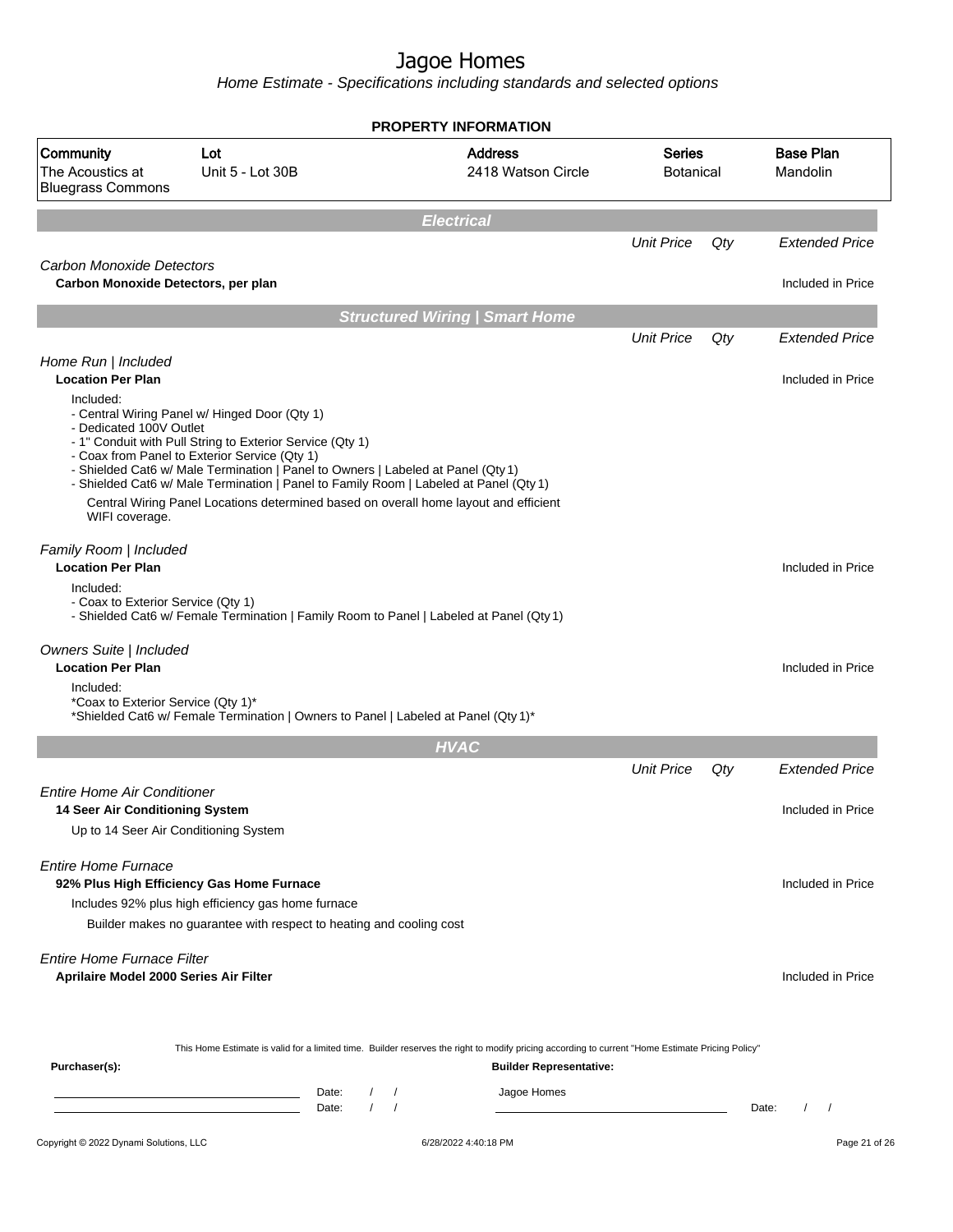Home Estimate - Specifications including standards and selected options

|                                                                     |                                                                                                                                                    | <b>PROPERTY INFORMATION</b>          |                            |     |                              |
|---------------------------------------------------------------------|----------------------------------------------------------------------------------------------------------------------------------------------------|--------------------------------------|----------------------------|-----|------------------------------|
| Community<br>The Acoustics at<br><b>Bluegrass Commons</b>           | Lot<br>Unit 5 - Lot 30B                                                                                                                            | <b>Address</b><br>2418 Watson Circle | Series<br><b>Botanical</b> |     | <b>Base Plan</b><br>Mandolin |
|                                                                     |                                                                                                                                                    | <b>HVAC</b>                          |                            |     |                              |
|                                                                     |                                                                                                                                                    |                                      | <b>Unit Price</b>          | Qty | <b>Extended Price</b>        |
| <b>Entire Home Thermostat</b><br><b>Programmable Thermostat</b>     |                                                                                                                                                    |                                      |                            |     | Included in Price            |
| <b>Indoor Air Quality</b><br>Honeywell Fresh Air Ventilation System |                                                                                                                                                    |                                      |                            |     | Included in Price            |
| <b>Entire Home Duct System</b><br><b>Flexible Duct</b>              |                                                                                                                                                    |                                      |                            |     | Included in Price            |
| Entire Home Return Air<br><b>Multiple Return Air Vents</b>          | One Return per Bedroom & One Central Return                                                                                                        |                                      |                            |     | Included in Price            |
| <b>Laundry Dryer Vent</b><br><b>Dryer Vent Vented to Outside</b>    |                                                                                                                                                    |                                      |                            |     | Included in Price            |
|                                                                     |                                                                                                                                                    | <b>Floor Coverings</b>               |                            |     |                              |
|                                                                     |                                                                                                                                                    |                                      | <b>Unit Price</b>          | Qty | <b>Extended Price</b>        |
| <b>Entire Home Carpet Selection</b><br>Mohawk Carpet   Top Card II  |                                                                                                                                                    |                                      |                            |     | Included in Price            |
|                                                                     | Our Proven Performer, Top Card II, offers colorfast and consistent solution dyed Everstrand<br>polyester fiber with a 15 yr Manufacturer Warranty. |                                      |                            |     |                              |
| Color<br>Selected Color: 945 London Fog                             |                                                                                                                                                    |                                      |                            |     | Included in Price            |
| <b>Entire Home Carpet Pad</b><br>6# Carpet Pad                      |                                                                                                                                                    |                                      |                            |     | Included in Price            |
| Luxury Vinyl Plank   Mohawk Arrington                               | Foyer/Halls/Hall Closets/Family Rm/Dining/Kitchen                                                                                                  |                                      |                            |     | Included in Price            |
|                                                                     | Mohawk's Arrington offers a water-resistant construction, comfort underfoot, and high<br>resistance to dents and scratches in a hardwood look.     |                                      |                            |     |                              |
| Color                                                               |                                                                                                                                                    |                                      |                            |     | Included in Price            |
| <b>Direction</b>                                                    | Selected Color: Gauntlet Gray AU896                                                                                                                |                                      |                            |     |                              |
| Selected Direction: Front to Back                                   |                                                                                                                                                    |                                      |                            |     | Included in Price            |
|                                                                     |                                                                                                                                                    |                                      |                            |     |                              |

This Home Estimate is valid for a limited time. Builder reserves the right to modify pricing according to current "Home Estimate Pricing Policy" **Purchaser(s): Builder Representative:** Date: / / Jagoe Homes<br>Date: / / Jagoe Homes Date: / / Date: / /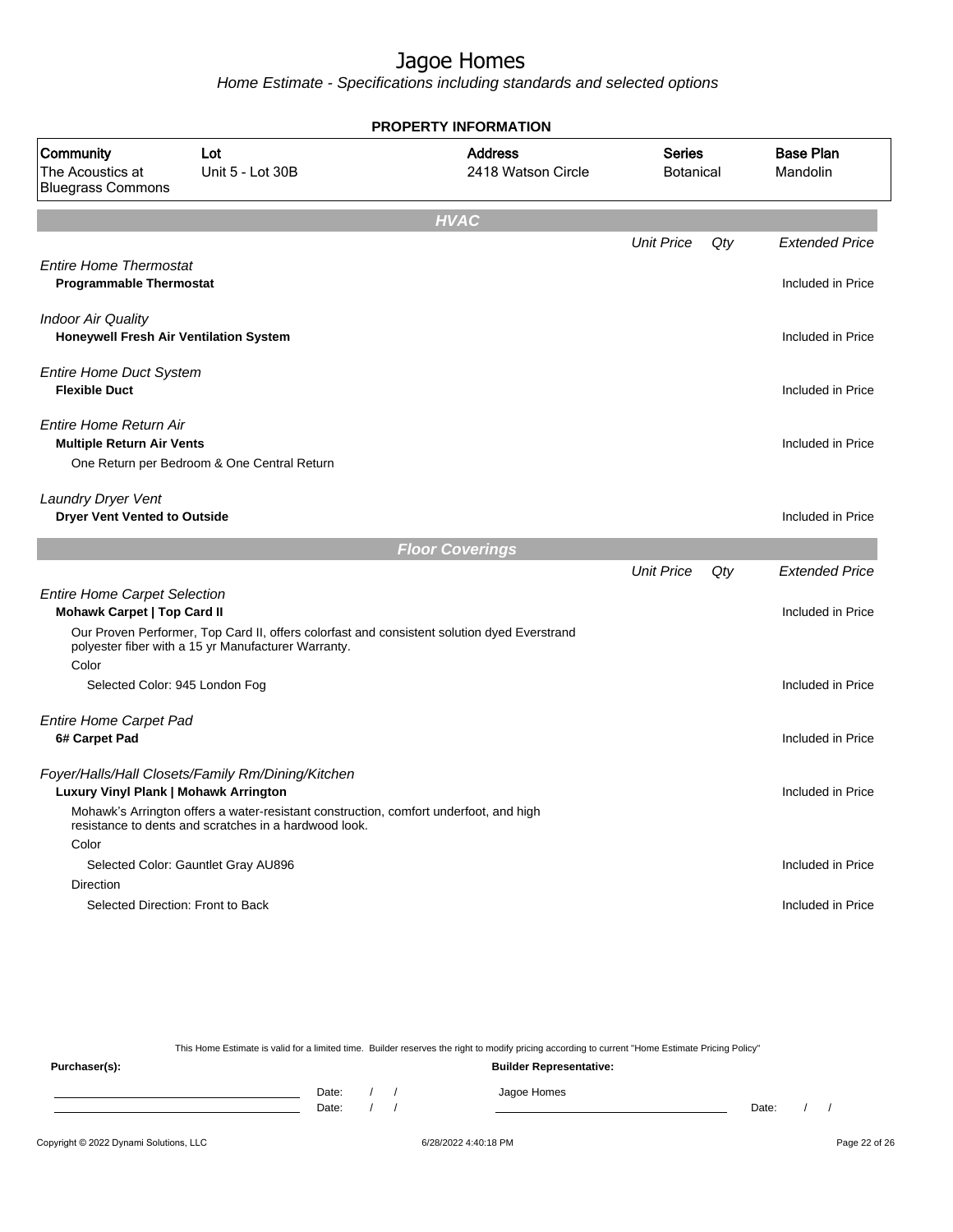Home Estimate - Specifications including standards and selected options

|                                                                        |                                                                                                                                                | <b>PROPERTY INFORMATION</b>          |                     |     |                              |
|------------------------------------------------------------------------|------------------------------------------------------------------------------------------------------------------------------------------------|--------------------------------------|---------------------|-----|------------------------------|
| Community<br>The Acoustics at<br><b>Bluegrass Commons</b>              | Lot<br>Unit 5 - Lot 30B                                                                                                                        | <b>Address</b><br>2418 Watson Circle | Series<br>Botanical |     | <b>Base Plan</b><br>Mandolin |
|                                                                        |                                                                                                                                                | <b>Floor Coverings</b>               |                     |     |                              |
|                                                                        |                                                                                                                                                |                                      | <b>Unit Price</b>   | Qty | <b>Extended Price</b>        |
| <b>Owners Bath   Flooring</b><br>Luxury Vinyl Plank   Mohawk Arrington |                                                                                                                                                |                                      |                     |     | Included in Price            |
|                                                                        | Mohawk's Arrington offers a water-resistant construction, comfort underfoot, and high<br>resistance to dents and scratches in a hardwood look. |                                      |                     |     |                              |
| Color                                                                  | Selected Color: Gauntlet Gray AU896                                                                                                            |                                      |                     |     | Included in Price            |
| Direction                                                              |                                                                                                                                                |                                      |                     |     |                              |
|                                                                        | Selected Direction: Front to Back                                                                                                              |                                      |                     |     | Included in Price            |
| Bath 2   Flooring<br>Luxury Vinyl Plank   Mohawk Arrington             |                                                                                                                                                |                                      |                     |     | Included in Price            |
|                                                                        | Mohawk's Arrington offers a water-resistant construction, comfort underfoot, and high<br>resistance to dents and scratches in a hardwood look. |                                      |                     |     |                              |
| Color                                                                  |                                                                                                                                                |                                      |                     |     |                              |
|                                                                        | Selected Color: Gauntlet Gray AU896                                                                                                            |                                      |                     |     | Included in Price            |
| Direction                                                              |                                                                                                                                                |                                      |                     |     |                              |
|                                                                        | Selected Direction: Front to Back                                                                                                              |                                      |                     |     | Included in Price            |
| <b>Laundry Flooring</b>                                                |                                                                                                                                                |                                      |                     |     |                              |
| Luxury Vinyl Plank   Mohawk Arrington                                  |                                                                                                                                                |                                      |                     |     | Included in Price            |
|                                                                        | Mohawk's Arrington offers a water-resistant construction, comfort underfoot, and high<br>resistance to dents and scratches in a hardwood look. |                                      |                     |     |                              |
| Color                                                                  |                                                                                                                                                |                                      |                     |     |                              |
|                                                                        | Selected Color: Gauntlet Gray AU896                                                                                                            |                                      |                     |     | Included in Price            |
| Direction                                                              | Selected Direction: Front to Back                                                                                                              |                                      |                     |     | Included in Price            |
|                                                                        |                                                                                                                                                |                                      |                     |     |                              |
| <b>Flex Room Flooring</b>                                              |                                                                                                                                                |                                      |                     |     |                              |
| Luxury Vinyl Plank   Mohawk Arrington                                  |                                                                                                                                                |                                      |                     |     | Included in Price            |
|                                                                        | Mohawk's Arrington offers a water-resistant construction, comfort underfoot, and high<br>resistance to dents and scratches in a hardwood look. |                                      |                     |     |                              |
| Color                                                                  |                                                                                                                                                |                                      |                     |     |                              |
|                                                                        | Selected Color: Gauntlet Gray AU896                                                                                                            |                                      |                     |     | Included in Price            |
| Direction                                                              |                                                                                                                                                |                                      |                     |     |                              |
|                                                                        | Selected Direction: Front to Back                                                                                                              |                                      |                     |     | Included in Price            |
|                                                                        |                                                                                                                                                |                                      |                     |     |                              |

This Home Estimate is valid for a limited time. Builder reserves the right to modify pricing according to current "Home Estimate Pricing Policy"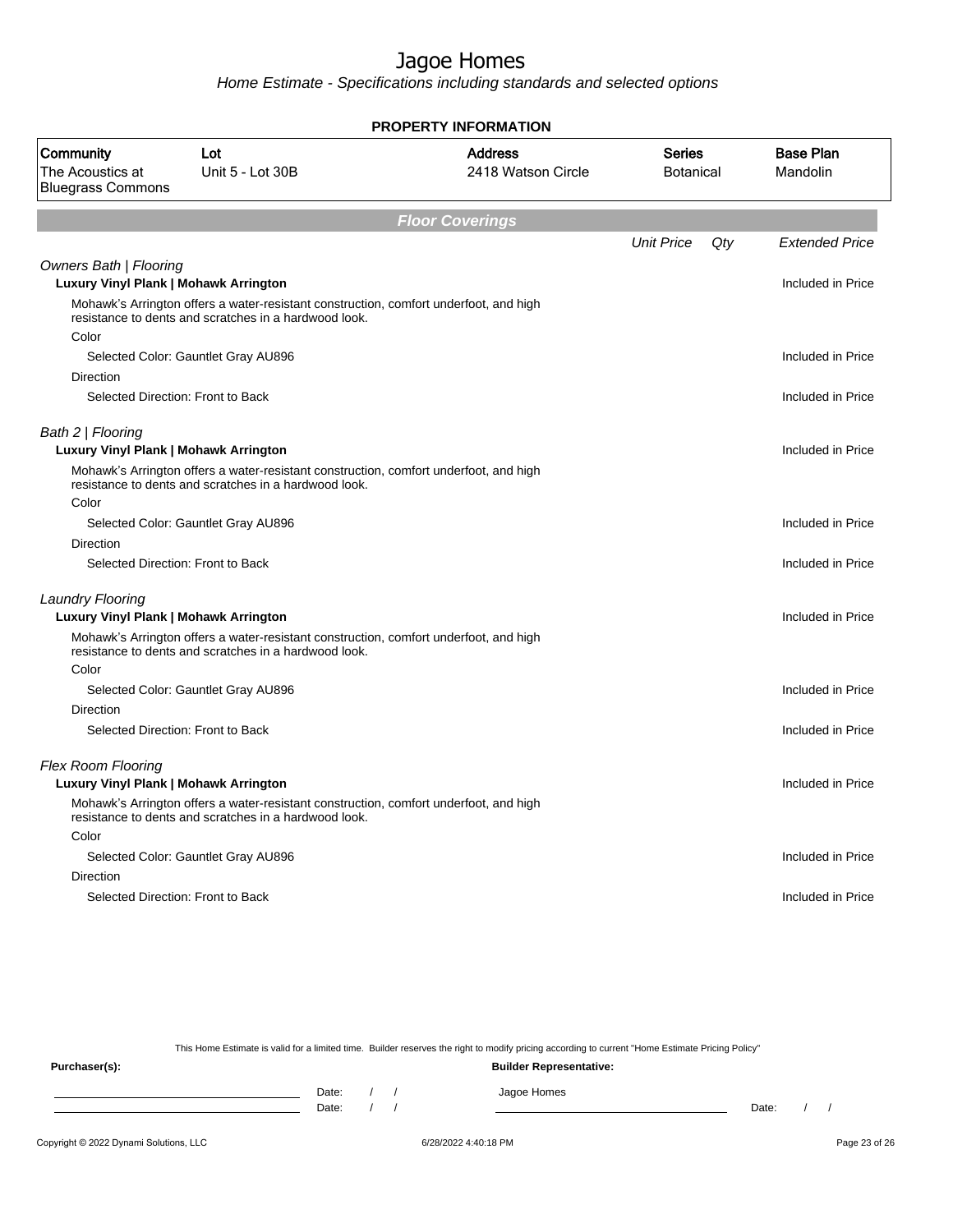Home Estimate - Specifications including standards and selected options

|                                                                                      |                                                                                                 | <b>PROPERTY INFORMATION</b>                                                                                                                                                        |                                   |     |                                            |
|--------------------------------------------------------------------------------------|-------------------------------------------------------------------------------------------------|------------------------------------------------------------------------------------------------------------------------------------------------------------------------------------|-----------------------------------|-----|--------------------------------------------|
| Community<br>The Acoustics at<br><b>Bluegrass Commons</b>                            | Lot<br>Unit 5 - Lot 30B                                                                         | <b>Address</b><br>2418 Watson Circle                                                                                                                                               | <b>Series</b><br><b>Botanical</b> |     | <b>Base Plan</b><br>Mandolin               |
|                                                                                      |                                                                                                 | <b>Shelving</b>                                                                                                                                                                    |                                   |     |                                            |
|                                                                                      |                                                                                                 |                                                                                                                                                                                    | <b>Unit Price</b>                 | Qty | <b>Extended Price</b>                      |
| <b>Owner's Closet Shelf &amp; Rod</b><br>Long Garment Hanging                        | Closet Shelf 12" Shelf & Rod - 2 Runs Width of Closet - Supported 2'0" O.C. Vented              |                                                                                                                                                                                    |                                   |     | Included in Price                          |
| Standard Hanging                                                                     | Selected Long Garment Hanging: None                                                             |                                                                                                                                                                                    |                                   |     | Included in Price                          |
|                                                                                      | Selected Standard Hanging: Standard Hanging (42" & 84")                                         |                                                                                                                                                                                    |                                   |     | Included in Price                          |
| Bedroom 2 Closet Shelf & Rod<br>Long Garment Hanging                                 | Closet Shelf 12" Shelf & Rod - 2 Runs Width of Closet - Supported 2'0" O.C. Vented              |                                                                                                                                                                                    |                                   |     | Included in Price                          |
| Standard Hanging                                                                     | Selected Long Garment Hanging: None                                                             |                                                                                                                                                                                    |                                   |     | Included in Price                          |
|                                                                                      | Selected Standard Hanging: Standard Hanging (42" & 84")                                         |                                                                                                                                                                                    |                                   |     | Included in Price                          |
| <b>Entire Home Storage Shelf</b>                                                     | Storage Shelf 12" and 16" deep- Vented (per plan)                                               |                                                                                                                                                                                    |                                   |     | Included in Price                          |
|                                                                                      |                                                                                                 | <b>Foundations</b>                                                                                                                                                                 |                                   |     |                                            |
| <b>Entire Home Footing Size</b><br>16" Wide x 8" Deep, 3000 psi,                     |                                                                                                 |                                                                                                                                                                                    | <b>Unit Price</b>                 | Qty | <b>Extended Price</b><br>Included in Price |
|                                                                                      |                                                                                                 |                                                                                                                                                                                    |                                   |     |                                            |
|                                                                                      |                                                                                                 | <b>Framing</b>                                                                                                                                                                     | <b>Unit Price</b>                 | Qty | <b>Extended Price</b>                      |
| Entire Home 2 x 4 Wall Studs<br>Studs 2 x 4 @ 16" oc, SPF Grade                      |                                                                                                 |                                                                                                                                                                                    |                                   |     | Included in Price                          |
| Entire Home 2 x 6 Wall Studs                                                         | Studs 2 x 6 @ 24" oc, SPF Grade (Per Plan)                                                      |                                                                                                                                                                                    |                                   |     | Included in Price                          |
| Entire Home Exterior Wall Sheathing                                                  | Exterior Wall Sheathing (7/16" OSB &/or 1/2" Styrofoam)                                         |                                                                                                                                                                                    |                                   |     | Included in Price                          |
| Entire Home Exterior Wall House Wrap<br><b>Exterior Wall Covering House Wrap</b>     |                                                                                                 |                                                                                                                                                                                    |                                   |     | Included in Price                          |
| <b>Entire Home Foundation Plates</b><br><b>Foundation Plates treated yellow pine</b> |                                                                                                 |                                                                                                                                                                                    |                                   |     | Included in Price                          |
| Main Level Ceiling Heights<br>Interior Flat Ceiling Height 9'0"                      |                                                                                                 |                                                                                                                                                                                    |                                   |     | Included in Price                          |
| Purchaser(s):                                                                        |                                                                                                 | This Home Estimate is valid for a limited time. Builder reserves the right to modify pricing according to current "Home Estimate Pricing Policy"<br><b>Builder Representative:</b> |                                   |     |                                            |
|                                                                                      | $\sqrt{2}$<br>Date:<br><u> 1989 - Johann Barn, mars et al. (b. 1989)</u><br>$\sqrt{ }$<br>Date: | Jagoe Homes<br>$\prime$<br>$\sqrt{ }$                                                                                                                                              |                                   |     | $\left  \right $<br>Date:                  |
|                                                                                      |                                                                                                 |                                                                                                                                                                                    |                                   |     |                                            |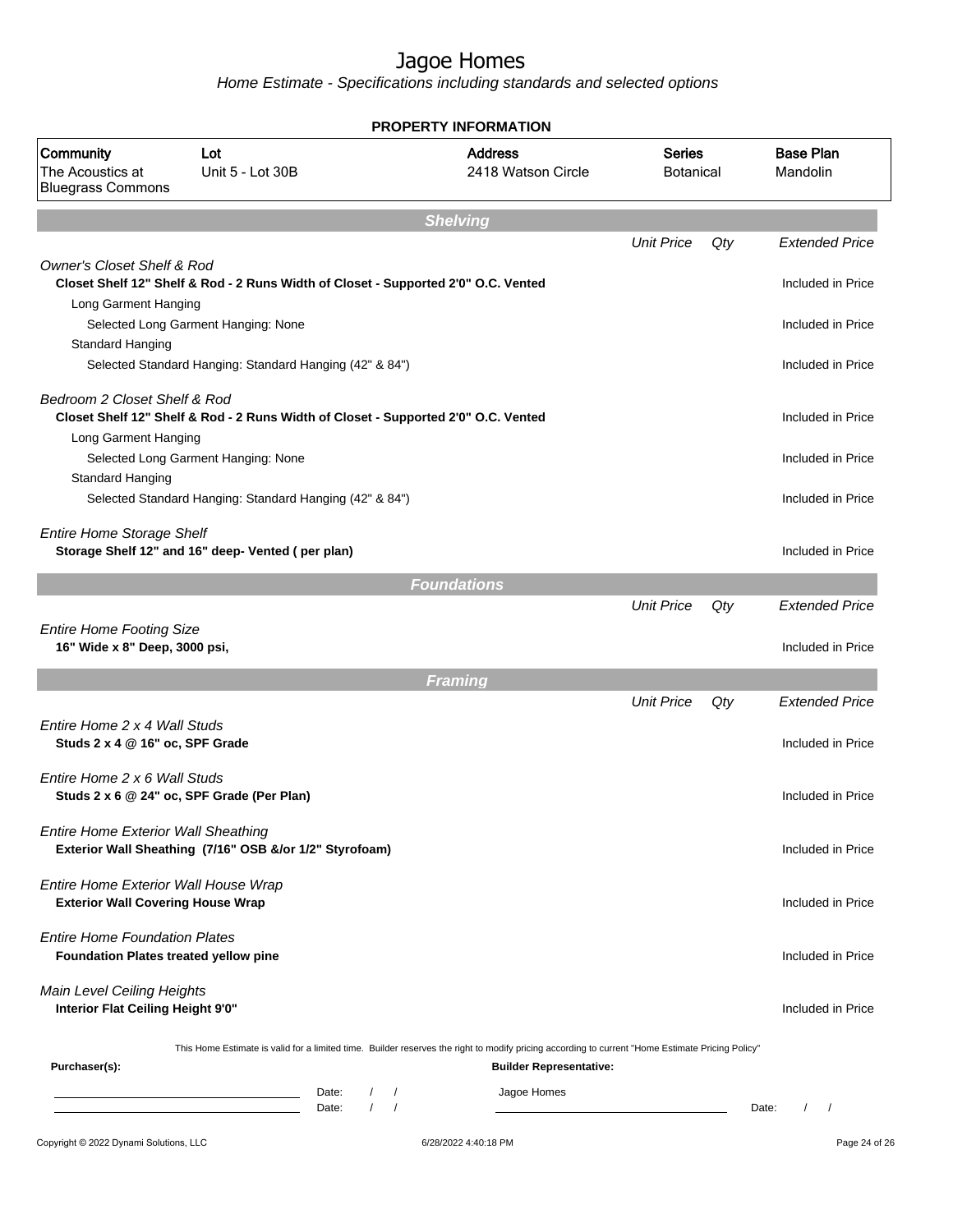Home Estimate - Specifications including standards and selected options

|                                                                     |                                                                                                      | <b>PROPERTY INFORMATION</b>          |                                   |     |                              |  |
|---------------------------------------------------------------------|------------------------------------------------------------------------------------------------------|--------------------------------------|-----------------------------------|-----|------------------------------|--|
| Community<br>The Acoustics at<br><b>Bluegrass Commons</b>           | Lot<br>Unit 5 - Lot 30B                                                                              | <b>Address</b><br>2418 Watson Circle | <b>Series</b><br><b>Botanical</b> |     | <b>Base Plan</b><br>Mandolin |  |
|                                                                     |                                                                                                      | <b>Framing</b>                       |                                   |     |                              |  |
| Main Level Ceiling Heights                                          |                                                                                                      |                                      | <b>Unit Price</b>                 | Qty | <b>Extended Price</b>        |  |
| Certain ceiling heights may vary.                                   |                                                                                                      |                                      |                                   |     |                              |  |
| <b>Owner's Suite Ceiling Concept</b>                                | Box Tray Ceiling - Painted Smooth w/ 4 1/4" Crown Mould Inside Tray                                  |                                      |                                   |     | Included in Price            |  |
| Paint Color - Ceiling of Tray                                       |                                                                                                      |                                      |                                   |     |                              |  |
|                                                                     | Selected Paint Color - Ceiling of Tray: SW7064 Passive                                               |                                      |                                   |     | Included in Price            |  |
| Paint Color - Sides of Tray                                         | Selected Paint Color - Sides of Tray: SW7006 Extra White                                             |                                      |                                   |     | Included in Price            |  |
| Per Plan Roof Trusses<br><b>Roof Trusses</b>                        |                                                                                                      |                                      |                                   |     | Included in Price            |  |
| <b>Roof Sheathing</b><br>Roof Sheathing 7/16" OSB                   |                                                                                                      |                                      |                                   |     | Included in Price            |  |
|                                                                     |                                                                                                      | <b>Landscaping &amp; Yard</b>        |                                   |     |                              |  |
|                                                                     |                                                                                                      |                                      | <b>Unit Price</b>                 | Qty | <b>Extended Price</b>        |  |
| <b>Exterior Lawn Sod</b><br>Basins)                                 | Sod All of Yard, Fescue & Bluegrass (Excludes Areas with Brush & Trees & Retention                   |                                      |                                   |     | Included in Price            |  |
| Shrubs & Trees<br>By Design, with Mulch                             |                                                                                                      |                                      |                                   |     | Included in Price            |  |
|                                                                     |                                                                                                      | <b>Ventilation</b>                   |                                   |     |                              |  |
|                                                                     |                                                                                                      |                                      | <b>Unit Price</b>                 | Qty | <b>Extended Price</b>        |  |
| <b>Roof Ventilation</b><br>Ventilation, per plan                    |                                                                                                      |                                      |                                   |     | Included in Price            |  |
| <b>Bath Vent Fans</b><br><b>Bath Fans Vented to Exterior</b>        |                                                                                                      |                                      |                                   |     | Included in Price            |  |
|                                                                     | Kitchen Range Hood or Microwave Hood Vent<br>Kitchen Range Hood or Microwave Hood Vented to Exterior |                                      |                                   |     | Included in Price            |  |
| <b>Home Soffit Vents</b><br>Soffit Vent Continuous Perforated Vinyl |                                                                                                      |                                      |                                   |     | Included in Price            |  |
|                                                                     |                                                                                                      |                                      |                                   |     |                              |  |

This Home Estimate is valid for a limited time. Builder reserves the right to modify pricing according to current "Home Estimate Pricing Policy" **Purchaser(s): Builder Representative:** Date: / / Jagoe Homes<br>Date: / / Jagoe Homes Date: / / **Date: / / 2006** Date: / / / Date: / / / Date: / / / 2006 Date: / / / 2006 Date: / / / 2006 Date: / / / 2006 Date: / / / 2007 Date: / / / 2007 Date: / / / 2007 Date: / / / 2007 Date: / / / 2007 Date: / / / 2007 D